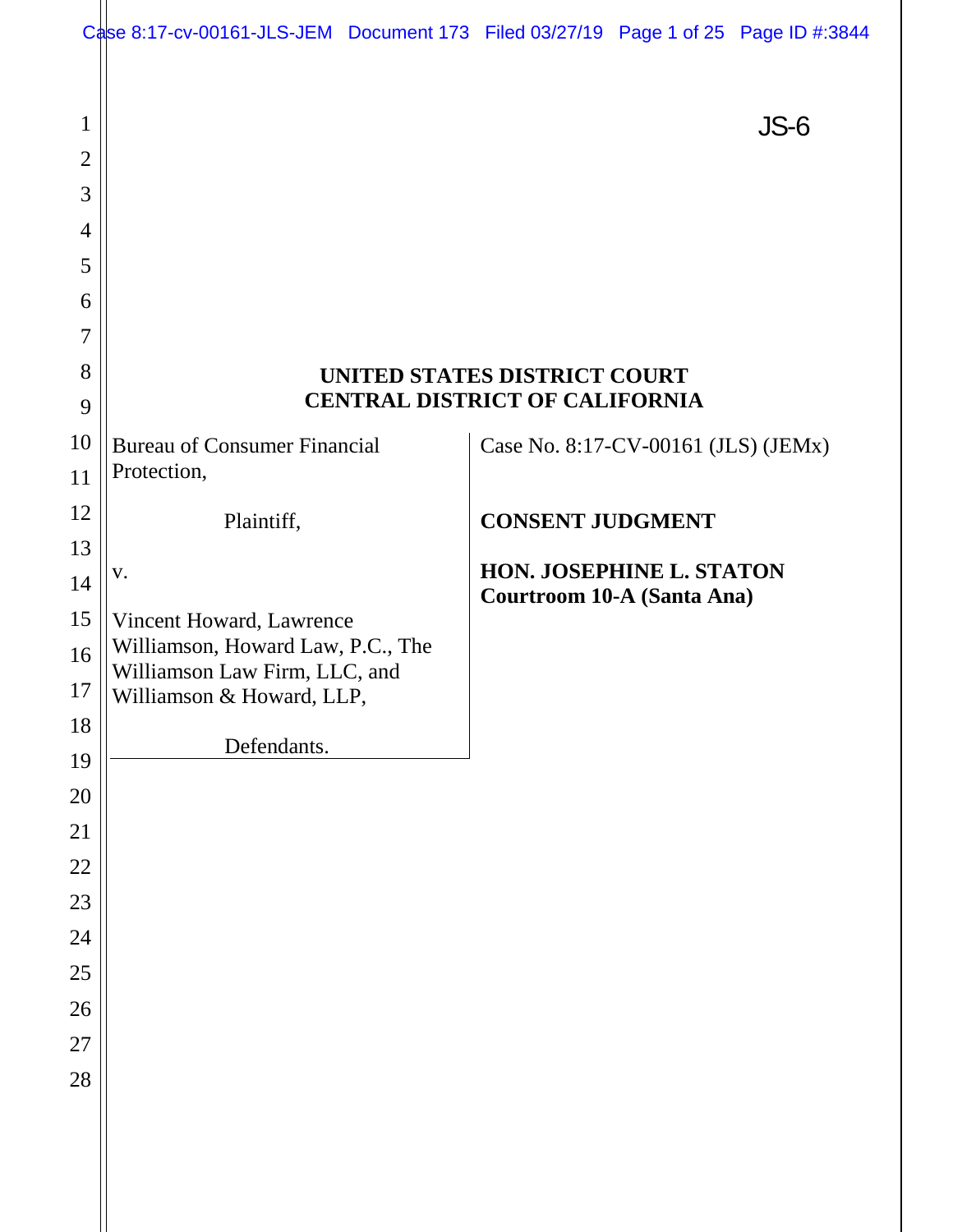1 2 3 4 5 6 7 8 9 10 11 12 Plaintiff, the Bureau of Consumer Financial Protection ("Bureau"), commenced this civil action on January 30, 2017, pursuant to the Telemarketing and Consumer Fraud and Abuse Prevention Act, 15 U.S.C. §§ 6102(c)(2), 6105(d), and its implementing regulation, 16 C.F.R. part 310 ("Telemarketing Sales Rule" or "TSR"). On that date, the Bureau filed a *Complaint for Permanent Injunction and Other Relief* ("Complaint") to obtain permanent injunctive relief, rescission or reformation of contracts, the refund of moneys paid, restitution, disgorgement or compensation for unjust enrichment, civil money penalties, the cost of bringing this action, and other relief from Defendants Vincent Howard, Lawrence W. Williamson, Howard Law, P.C., The Williamson Law Firm, LLC, and Williamson & Howard, LLP (collectively, "Defendants"). The Bureau's Complaint alleges violations of the TSR in connection with Defendants' telemarketing and sale of debt relief services. (Doc. 1.)

The Bureau and Defendants, by and through their respective counsel, agree to the entry of this Consent Judgment ("Judgment").

It is therefore **ORDERED, ADJUDGED, AND DECREED** as follows: **I. FINDINGS**

1. This Court has jurisdiction over the subject matter of this case pursuant to 12 U.S.C. § 5565(a)(1) and 28 U.S.C. §§ 1331, 1345.

2. This Court has personal jurisdiction over Defendants because the causes of action arise from Defendants' transacting business in this District and Defendants have caused injury in this District through acts or omissions occurring both inside and outside of this District.

3. Venue is proper in the Central District of California under 28 U.S.C. §§ 1391(b) and (c), and 12 U.S.C. § 5564(f).

4. The Bureau and Defendants agree to the entry of this Judgment, without adjudication of any issue of fact or law, to settle and resolve all matters in dispute arising from the conduct alleged in the Complaint.

1

28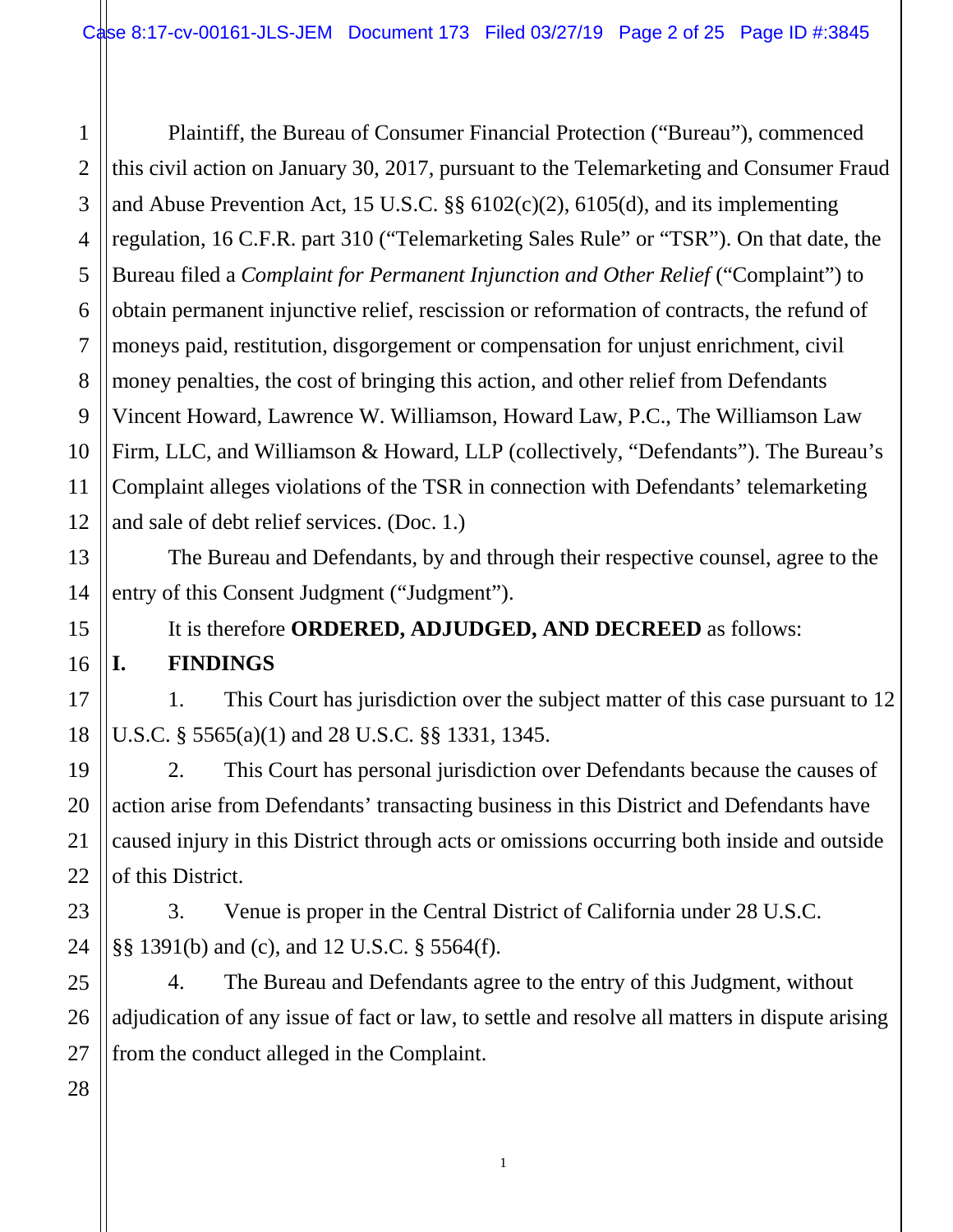2 3 4 5. The Complaint states claims upon which relief may be granted under the TSR. The relief provided in this Judgment is appropriate and available pursuant to Sections 1054 and 1055 of the CFPA, 12 U.S.C. §§ 5564 and 5565, and pursuant to the Telemarketing and Consumer Fraud and Abuse Prevention Act, 15 U.S.C. § 6102(c)(2).

6. Defendants neither admit nor deny the allegations in the Complaint, nor do they admit or deny any of the factual findings in this Judgment, except Defendants admit the Court's jurisdiction over Defendants and the subject matter of this action.

8

1

5

6

7

9

10

11

12

13

14

15

16

17

20

21

22

23

25

7. Entry of this Judgment is in the public interest.

8. Defendant Vincent Howard ("Howard") is a "covered person" and a "related person," as those terms are defined by the CFPA, 12 U.S.C. §§ 5481(6)(A) and (25).

9. Howard is a "seller" and "telemarketer" of a "debt relief service" who engaged in "telemarketing," as those terms are defined in the TSR, 16 C.F.R. § 310.2.

10. Defendant Lawrence W. Williamson ("Williamson") is a "covered person" and a "related person," as those terms are defined by the CFPA, 12 U.S.C. §§ 5481(6)(A) and (25).

11. Williamson is a "seller" and "telemarketer" of a "debt relief service" who engaged in "telemarketing," as those terms are defined in the TSR, 16 C.F.R. § 310.2.

18 19 12. Defendant Howard Law, P.C. ("Howard Law") is a "covered person" as that term is defined by the CFPA,  $12$  U.S.C.  $\S$ § 5481(6)(A).

13. Howard Law is a "seller" and "telemarketer" of a "debt relief service" that engaged in "telemarketing," as those terms are defined in the TSR, 16 C.F.R. § 310.2.

14. Defendant The Williamson Law Firm, LLC ("Williamson Law") is a "covered person" as that term is defined by the CFPA, 12 U.S.C. §§ 5481(6)(A).

24 26 15. Williamson Law is a "seller" and "telemarketer" of a "debt relief service" that engaged in "telemarketing," as those terms are defined in the TSR, 16 C.F.R. § 310.2.

27 28 16. Defendant Williamson & Howard, LLP ("Williamson & Howard") is a "covered person" as that term is defined by the CFPA,  $12$  U.S.C. §§ 5481(6)(A).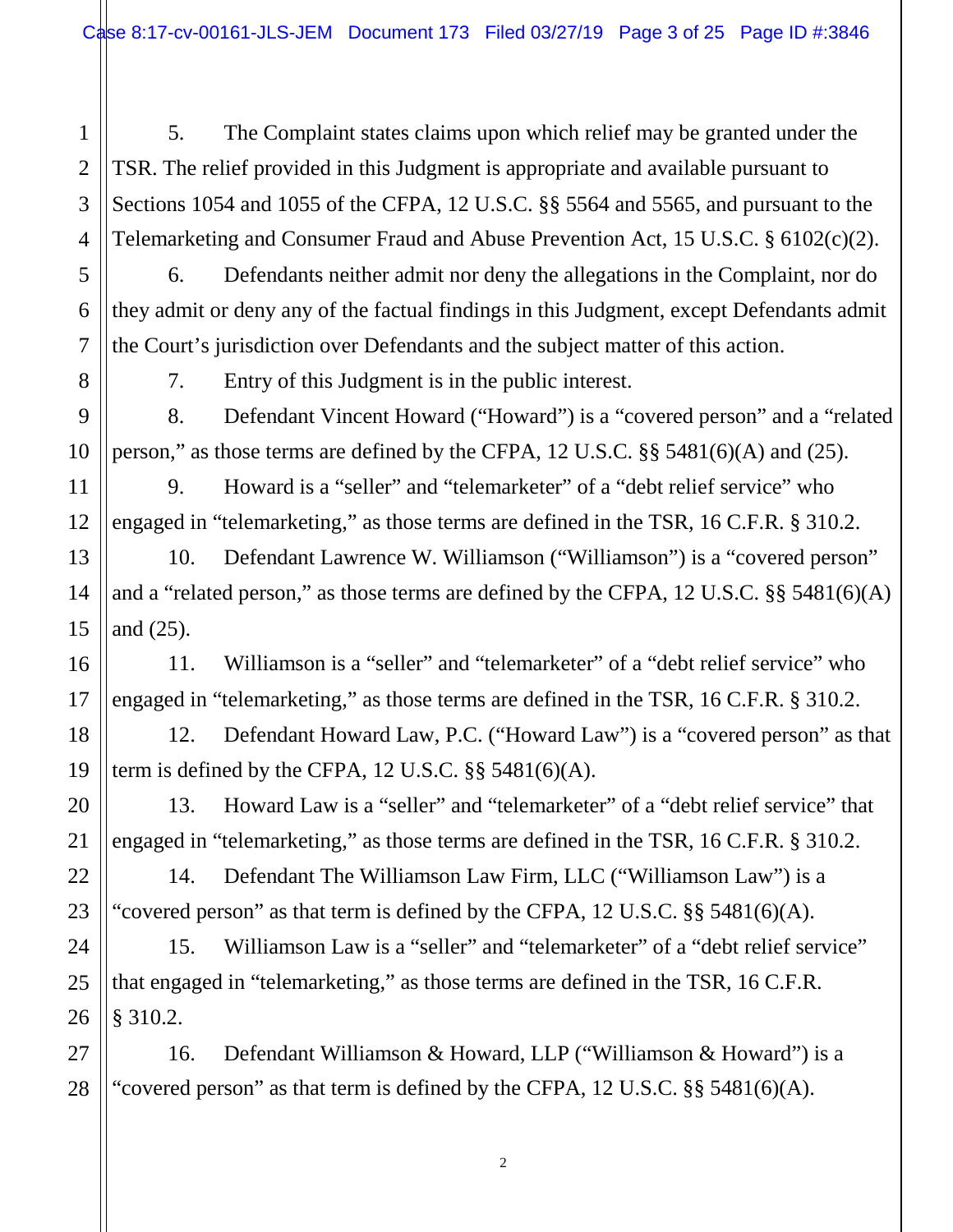Case 8:17-cv-00161-JLS-JEM Document 173 Filed 03/27/19 Page 4 of 25 Page ID #:3847

1 2 3 17. Williamson & Howard is a "seller" and "telemarketer" of a "debt relief service" that engaged in "telemarketing," as those terms are defined in the TSR, 16 C.F.R. § 310.2.

18. Defendants began to offer and provide debt relief services to consumers in 2007, when Howard and Williamson contracted with a company called Morgan Drexen, Inc. ("Morgan Drexen") to provide administrative services for Defendants' law firms.

19. In the early stages of the debt relief business, consumers entered into contracts with Howard Law or Williamson Law for debt relief services. In 2013, Howard and Williamson formed Williamson & Howard, among other reasons, to offer debt relief services separately from their existing law firms.

20. In October 2010, the Federal Trade Commission responded to the proliferation of abusive and deceptive practices in the debt relief industry by amending the TSR to, among other things, prohibit debt relief companies engaged in telemarketing from requesting or receiving advance fees before renegotiating, settling, reducing, or otherwise altering the terms of at least one of a consumer's debts, and before a consumer has made at least one payment on such altered debt.  $16$  C.F.R. §  $310.4(a)(5)(i)(A)$ -(B).

21. The TSR amendments do not provide an exemption for attorneys practicing law in connection with debt relief. The TSR amendments also apply to inbound consumer calls in response to advertisements relating to debt relief services. 16 C.F.R.  $§$  310.6(b)(5)(i).

22. On August 20, 2013, the Bureau filed suit against Morgan Drexen and its founder, Walter Ledda. The Bureau alleged, among other things, that Morgan Drexen and Ledda violated the TSR and the CFPA through their roles in: (1) requesting or receiving advance fees for debt relief services; and (2) representing to consumers that they would not be charged advance fees for debt relief services, when in fact, consumers were charged such fees. *See Consumer Financial Protection Bureau v. Morgan Drexen Inc.,* et al., No. SACV 13-1267-JLS (JEMx), ECF No. 1 ("*Morgan Drexen*").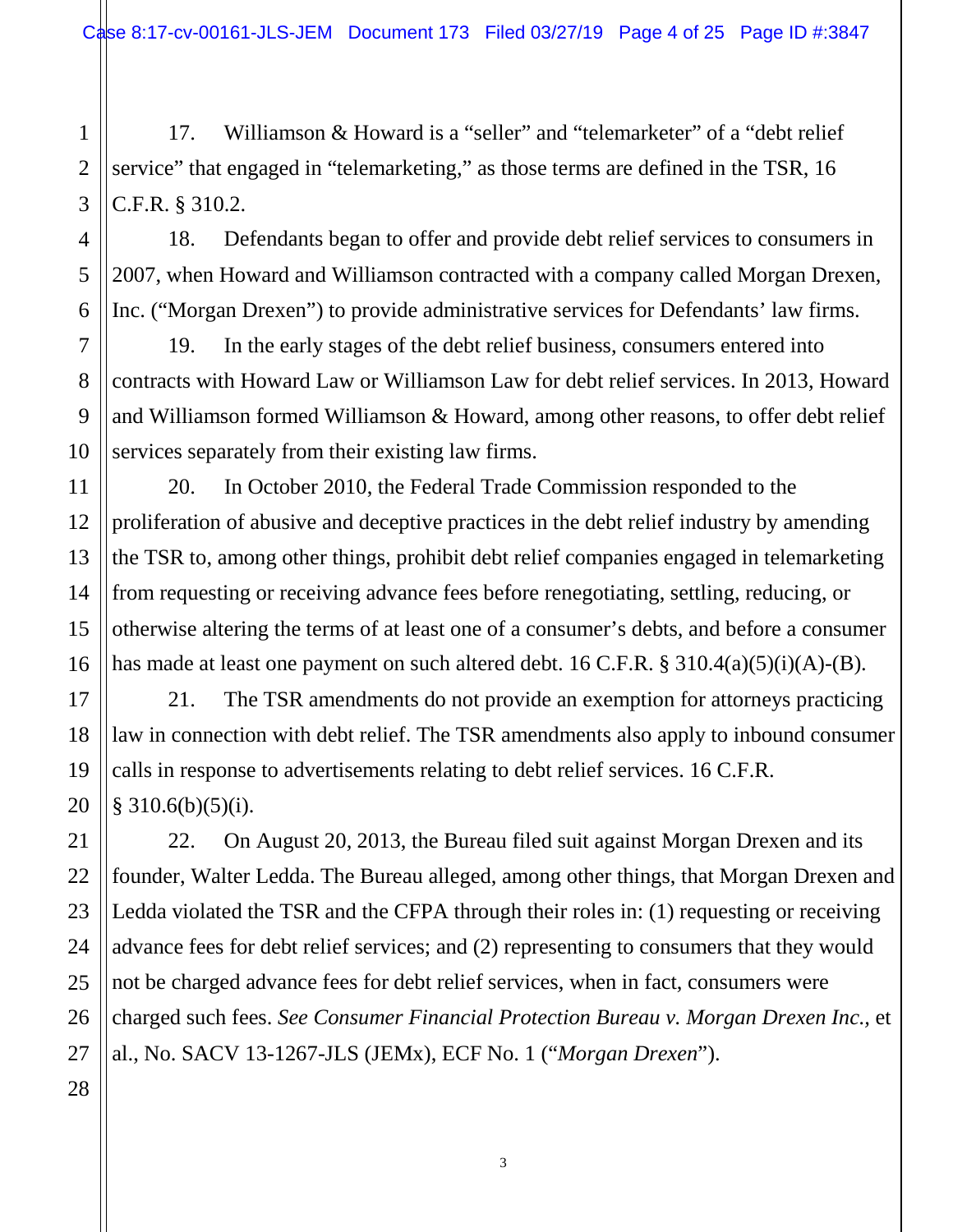1 2 23. On April 21, 2015, the District Court issued terminating sanctions against Morgan Drexen and, on June 18, 2015, the District Court entered a permanent injunction ("Injunction") against Morgan Drexen. *See Morgan Drexen*, ECF Nos. 284, 306.

24. The Injunction permanently restrained and enjoined Morgan Drexen from collecting any further fees from consumers who had paid up-front fees to Morgan Drexen prior to Morgan Drexen renegotiating, settling, reducing, or otherwise altering the terms of at least one of such consumers' debts, or from consumers who had enrolled in the debt relief program in response to Morgan Drexen's deceptive advertisements. *Morgan Drexen*, ECF No. 306.

25. After the District Court entered the Injunction, the Bureau learned that Defendants had taken over Morgan Drexen's role in the debt relief operations and were continuing to charge debt relief fees to the very consumers the Injunction was intended to protect.

26. Based on the Bureau's analysis of available data obtained in the *Morgan Drexen* litigation, from January 30, 2014 through June 18, 2015, when Morgan Drexen went out of business, consumers paid Defendants and Morgan Drexen \$29,929,294 in unlawful fees for debt relief services.

27. Based on the Bureau's analysis of available data obtained from Defendants, from June 18, 2015 through October 9, 2015, consumers paid Defendants \$5,326,981 in unlawful fees for debt relief services after Morgan Drexen went out of business.

**II. DEFINITIONS**

- 28. The following definitions apply to this Judgment:
	- a. "Affected Consumer" means any consumer who:
		- i. on or after January 30, 2014, paid fees to Defendants, either directly or through Defendants' Network Attorneys, prior to Defendants' renegotiating, settling, reducing, or otherwise altering the terms of at least one debt of the consumer; or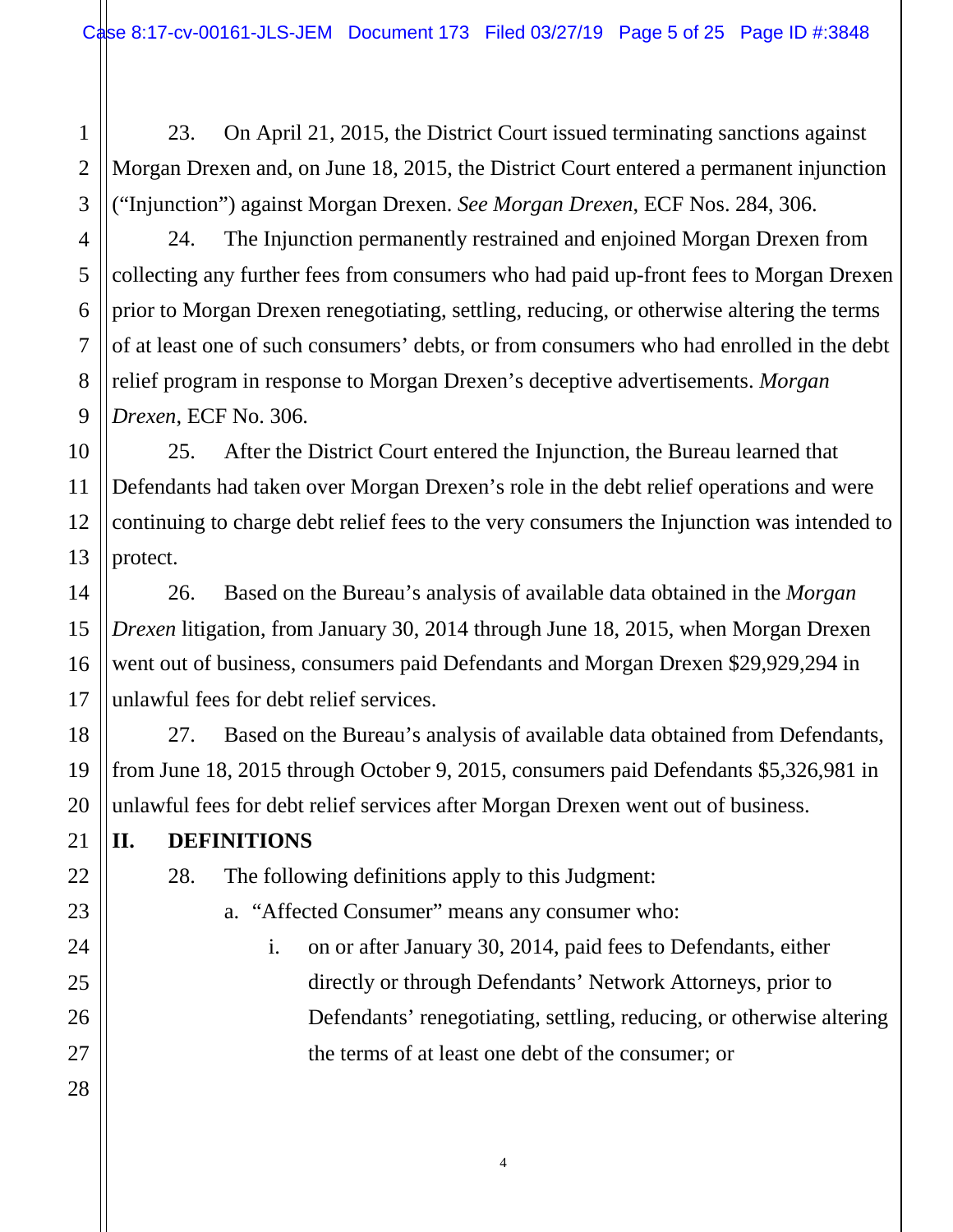ii. on or after January 30, 2014, enrolled in a debt relief service in response to Defendants' deceptive advertisements.

b. "Asset" means any legal or equitable interest in, right to, or claim to any real, personal, or intellectual property owned or controlled by, or held in whole or in part, for the benefit of, or subject to access by Defendants, wherever located, whether in the United States or abroad, including, but not limited to, all Assets identified in: (i) financial statements and supporting documents that Defendants submitted to the Bureau; and (ii) sworn declarations signed by Defendants on March 11 and 12, 2019. This includes, but is not limited to, chattels, goods, instruments, equipment, fixtures, general intangibles, effects, leaseholds, contracts, mail or other deliveries, shares of stock, commodities, futures, inventory, checks, notes, accounts, credits, receivables (as those terms are defined in the Uniform Commercial Code), funds, cash, and trusts, including, but not limited to, any trust held for the benefit of Defendants, any of Defendants' minor children, or Defendants' current or former spouse(s), but excludes furniture, computers, clothes, books, and personal healthcare products.

c. "Assisting others" includes, but is not limited to:

i. providing paralegal or administrative support services;

ii. performing customer service functions, including, but not limited to, receiving or responding to consumer complaints;

iii. formulating or providing, or arranging for the formulation or provision of, any advertising or marketing material, including, but not limited to, any telephone sales script, direct mail solicitation, or the text of any internet website, email, or other electronic communication;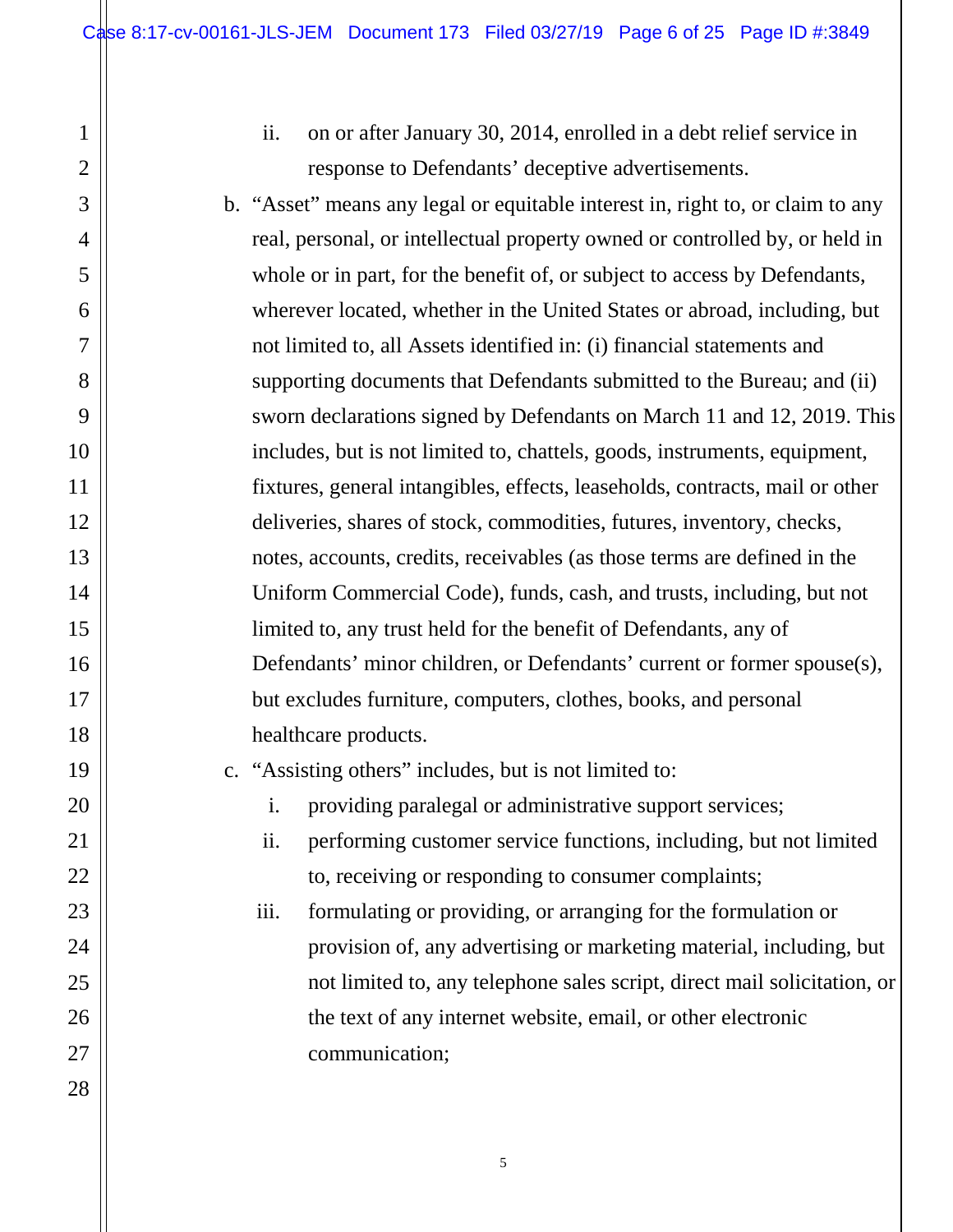1

2

3

4

5

6

7

8

9

10

11

12

13

14

15

16

17

18

19

20

21

22

23

24

25

26

27

| iv.  | formulating or providing, or arranging for the formulation or                  |
|------|--------------------------------------------------------------------------------|
|      | provision of, any marketing support material or service, including,            |
|      | but not limited to, web or internet protocol ("IP") addresses or               |
|      | domain name registration for any internet websites, affiliate                  |
|      | marketing services, or media placement services;                               |
| V.   | providing names of, or assisting in the generation of, potential               |
|      | customers;                                                                     |
| vi.  | performing marketing, billing, or payment services of any kind;                |
|      | and                                                                            |
| vii. | acting or serving as an owner, officer, director, manager, or                  |
|      | principal of any entity.                                                       |
|      | d. "Competent and reliable evidence" means tests, analyses, research,          |
|      | studies, or other evidence based on the expertise of professionals in the      |
|      | relevant area, that has been conducted and evaluated in an objective           |
|      | manner by persons qualified to do so, using procedures generally               |
|      | accepted in the profession to yield accurate and reliable results.             |
|      | e. "Consumer financial product or service" is synonymous in meaning and        |
|      | equal in scope to the definitions of the term in sections $1002(5)$ and $(15)$ |
|      | of the CFPA, and, subject to applicable restrictions contained in the          |
|      | CFPA, includes, but is not limited to:                                         |
| i.   | extending credit and servicing loans, including acquiring,                     |
|      | purchasing, selling, brokering, or other extensions of credit (other           |
|      | than solely extending commercial credit to a person who originates             |
|      | consumer credit transactions);                                                 |
| ii.  | providing financial advisory services to consumers on individual               |
|      | financial matters or relating to proprietary financial products or             |
|      | services, including providing credit counseling to any consumer or             |
|      | providing services to assist a consumer with debt management or                |
|      |                                                                                |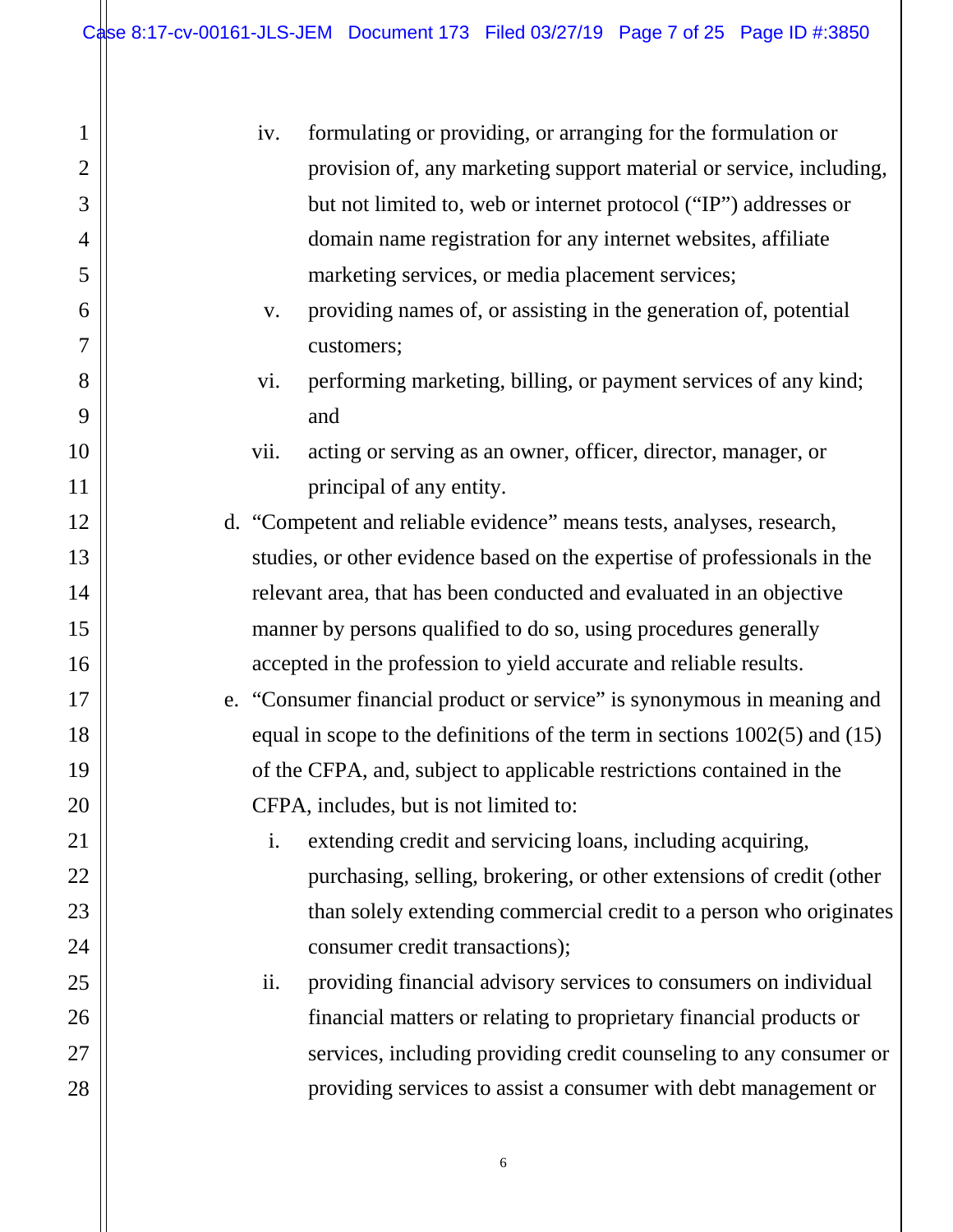debt settlement, modifying the terms of any extension of credit, or avoiding foreclosure;

iii. collecting, analyzing, maintaining, or providing consumer report information or other account information, including information relating to the credit history of consumers, used or expected to be used in connection with any decision regarding the offering or provision of a consumer financial product or service; and

iv. collecting debt related to any consumer financial product or service.

f. "Corporate Defendants" means Howard Law, P.C., The Williamson Law Firm, LLC, and Williamson & Howard, LLP, collectively, or in any combination, and their successors and assigns.

g. "Debt relief product or service" means any product, service, plan, or program represented, expressly or by implication:

i. to renegotiate, settle, or in any way alter the terms of payment or other terms of the debt or obligation, including, but not limited to, a tax debt or obligation, between a person and one or more creditors or debt collectors, including, but not limited to, a reduction in the balance, interest rate, or fees owed by a person to a creditor or debt collector; or

ii. to relate to Chapter 7, Chapter 9, Chapter 11, or Chapter 13 of the U.S. Bankruptcy Code, or any other bankruptcy-related matter.

h. "Defendants" means all of the Individual Defendants and the Corporate Defendants, individually, collectively, or in any combination.

i. "Document" and "Electronically Stored Information" are synonymous in meaning and equal in scope to the usage of the terms in Rule 34(a) of the Federal Rules of Civil Procedure, and include, but are not limited to, writings, drawings, graphs, charts, photographs, audio and video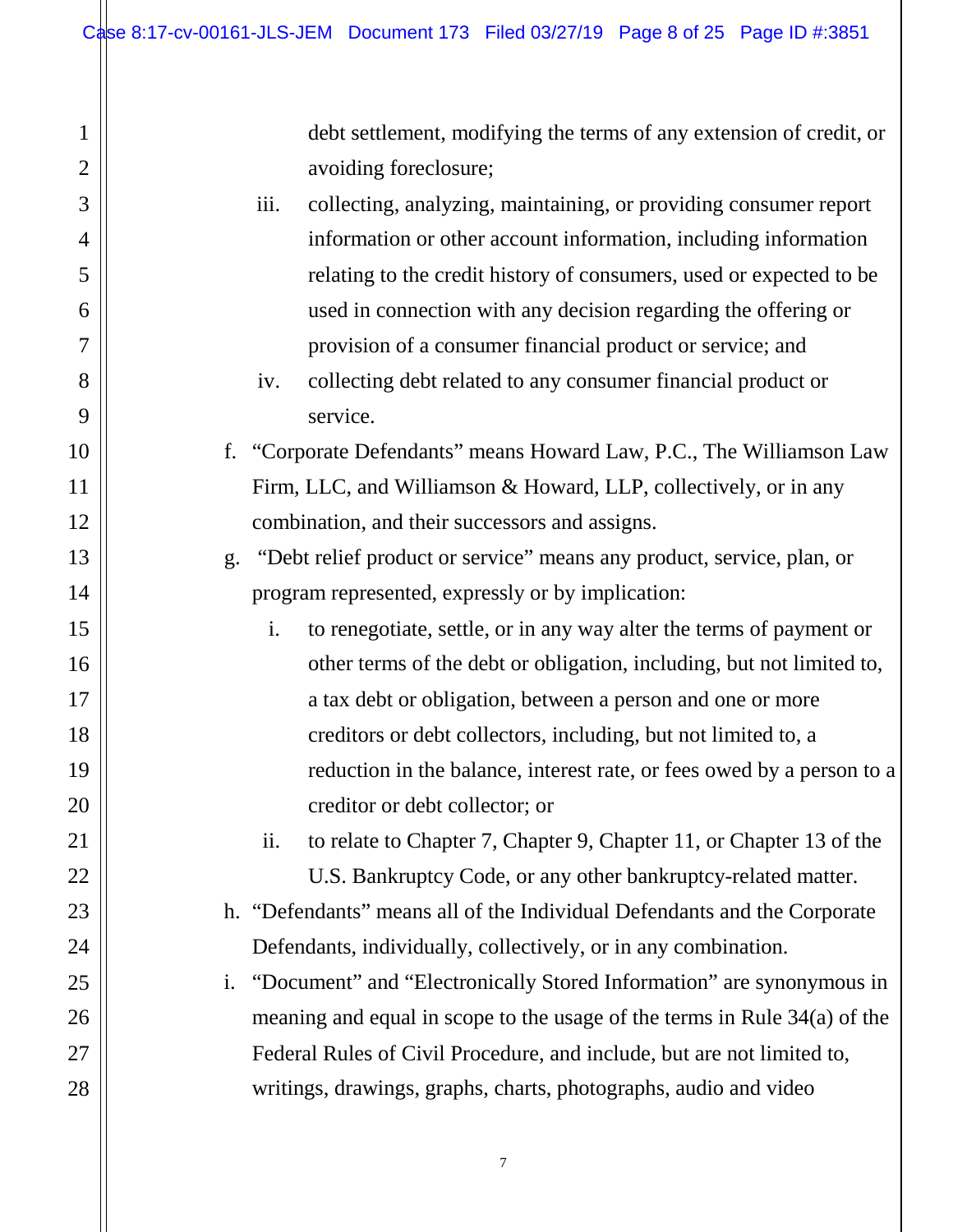$\mathbb{I}$ 

| 1              | recordings, computer records, and other data compilations from which                      |
|----------------|-------------------------------------------------------------------------------------------|
| $\overline{2}$ | the information can be obtained and translated, if necessary, through                     |
| 3              | detection devices into reasonably usable forms.                                           |
| $\overline{4}$ | "Effective Date" means the date on which this Judgment is signed by the<br>$\mathbf{i}$ . |
| 5              | Court.                                                                                    |
| 6              | k. "Enforcement Director" means the Assistant Director of the Office of                   |
| 7              | Enforcement for the Bureau of Consumer Financial Protection, or his or                    |
| 8              | her delegate.                                                                             |
| 9              | 1. "Individual Defendants" means Vincent Howard and Lawrence W.                           |
| 10             | Williamson, collectively, or in any combination, and each of them by any                  |
| 11             | other names by which they might be known.                                                 |
| 12             | m. "Network Attorneys" means the attorneys, other than Defendants, who                    |
| 13             | signed contracts with consumers related to debt relief products or                        |
| 14             | services Defendants offered or provided to consumers.                                     |
| 15             | n. "Person" means an individual, partnership, company, corporation,                       |
| 16             | association (incorporated or unincorporated), trust, estate, cooperative                  |
| 17             | organization, or other entity.                                                            |
| 18             | o. "Related Consumer Action" means a private action by or on behalf of                    |
| 19             | one or more consumers or an enforcement action by another                                 |
| 20             | governmental agency brought against Defendants based on substantially                     |
| 21             | the same facts as described in the Complaint.                                             |
| 22             | p. "Telemarketing" means a plan, program, or campaign which is conducted                  |
| 23             | to induce the purchase of goods or services or a charitable contribution,                 |
| 24             | by use of one or more telephones and which involves more than one                         |
| 25             | interstate phone call.                                                                    |
| 26             | q. The words "and" and "or" shall be understood to have both conjunctive                  |
| 27             | and disjunctive meanings as necessary to make the applicable phrase or                    |
| 28             | sentence inclusive rather than exclusive.                                                 |
|                |                                                                                           |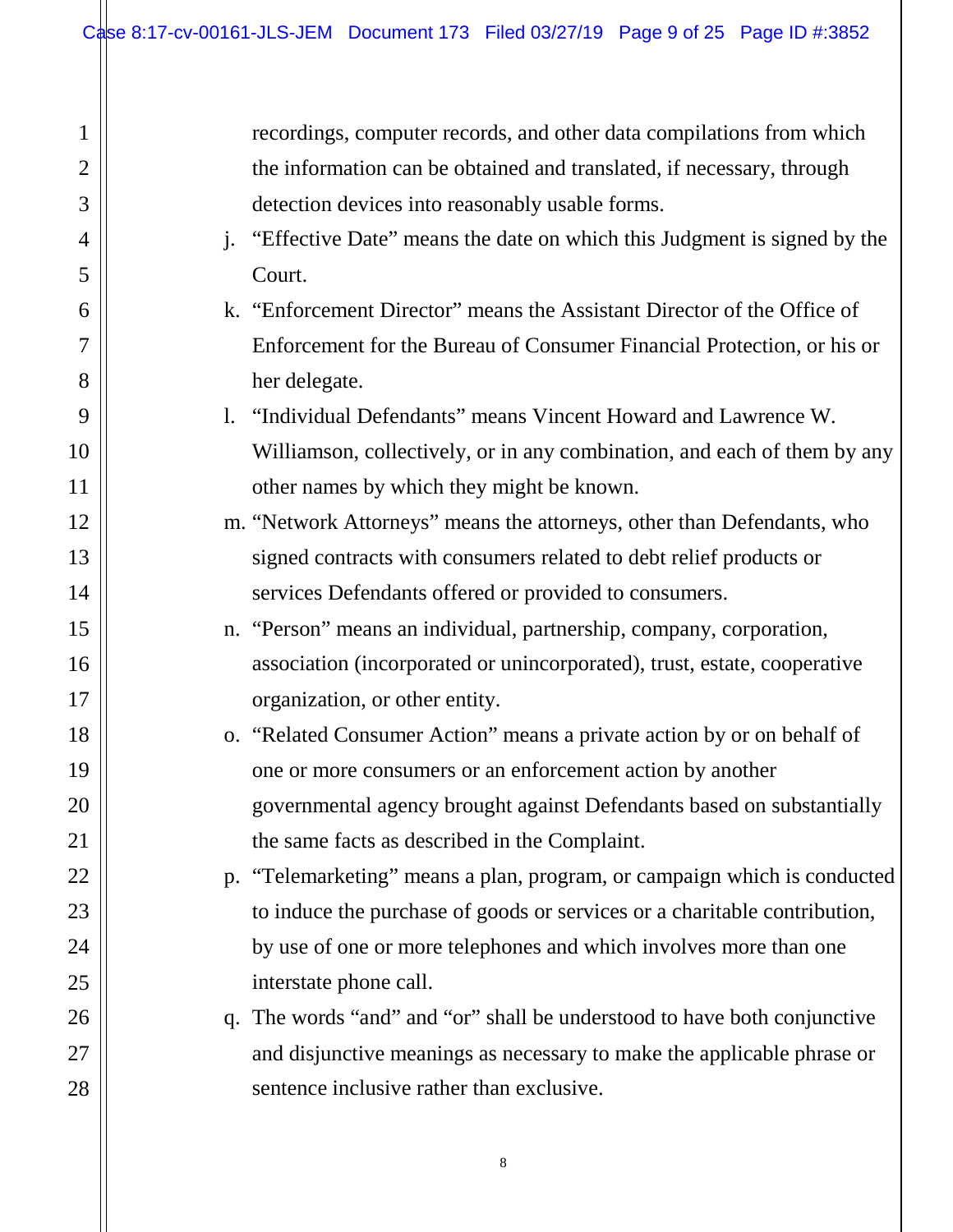Case 8:17-cv-00161-JLS-JEM Document 173 Filed 03/27/19 Page 10 of 25 Page ID #:3853

### **III. PERMANENT BAN ON TELEMARKETING AND DEBT RELIEF PRODUCTS AND SERVICES**

#### **IT IS ORDERED** that:

29. Defendants, and their officers, agents, servants, employees, and attorneys, who have actual notice of this Judgment, whether acting directly or indirectly, are permanently restrained and enjoined from, or assisting others in, any of the following:

- a. Participating in telemarketing any consumer financial product or service;
- b. Advertising, marketing, promoting, offering for sale, selling, or providing any debt relief product or service;
- c. Receiving any remuneration or other consideration from, holding any ownership interest in, providing services to, or working in any capacity for any person engaged in advertising, marketing, promoting, offering for sale, selling, or providing any debt relief product or service.

# **IV. PROHIBITED PRACTICES RELATING TO OFFERING CONSUMER FINANCIAL PRODUCTS OR SERVICES**

#### **IT IS FURTHER ORDERED** that:

30. Defendants, and their officers, agents, servants, employees, and attorneys, who have actual notice of this Judgment, whether acting directly or indirectly, in connection with the advertising, marketing, promotion, offering for sale, sale, or performance of any consumer financial product or service, are hereby permanently restrained and enjoined from misrepresenting, or assisting others in misrepresenting, expressly or by implication:

- a. The amount of savings a consumer will receive from purchasing, using, or enrolling in such consumer financial product or service;
- b. Any aspect of the terms of any refund, cancellation, exchange, or repurchase policy, including, but not limited to, the likelihood of a consumer obtaining a full or partial refund, or the circumstances in which a full or partial refund will be granted to the consumer;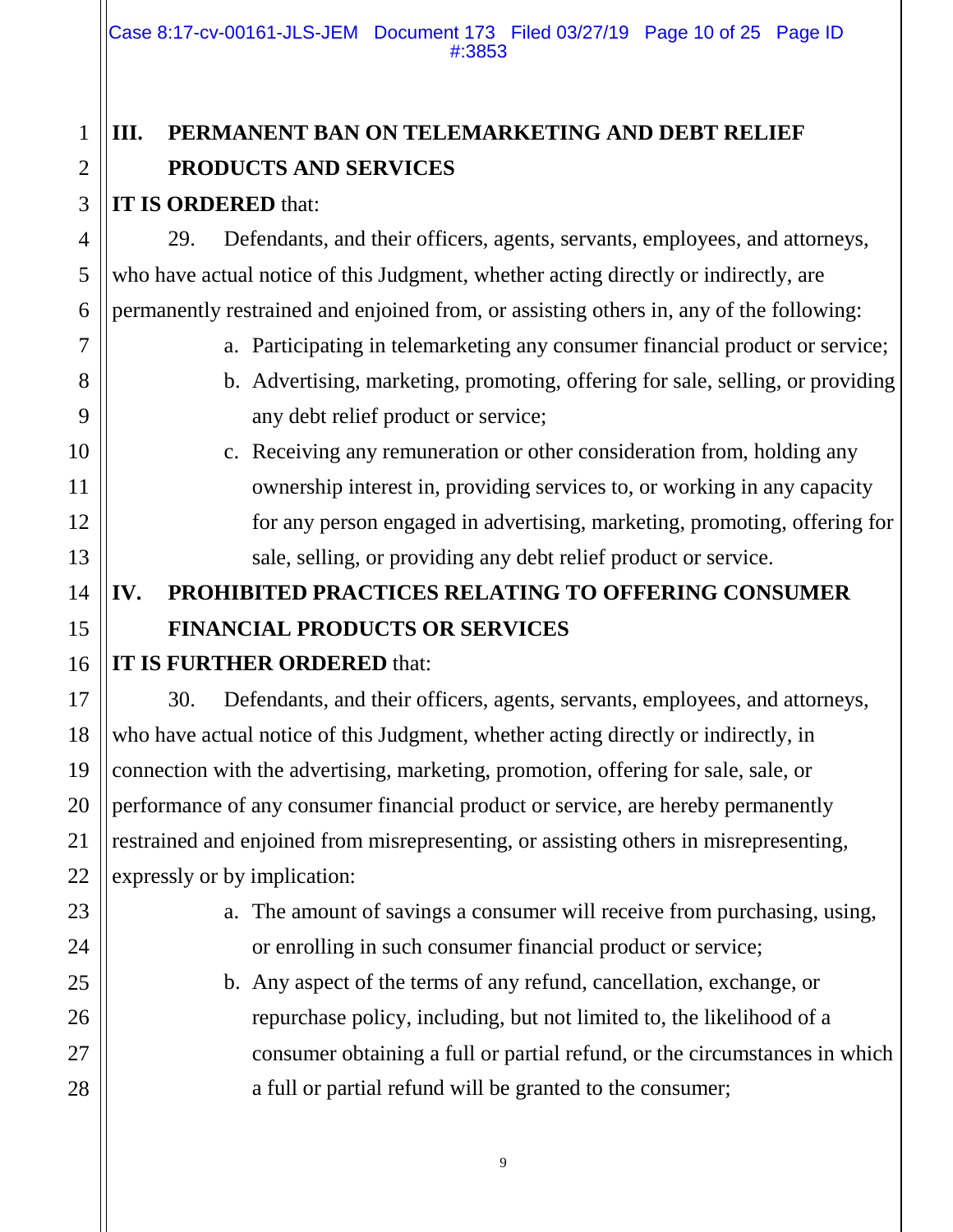| $\mathbf{1}$     | That a consumer will receive any services from or representation by an<br>c.                |  |
|------------------|---------------------------------------------------------------------------------------------|--|
| $\overline{2}$   | attorney duly licensed to practice law;                                                     |  |
| 3                | d. The total costs to purchase, receive, or use, or the quantity of, the                    |  |
| 4                | consumer financial product or service, including that there will be no                      |  |
| 5                | charge for all or a portion of such service; or                                             |  |
| 6                | The terms or rates that are available for any loan or other extension of<br>e.              |  |
| 7                | credit, including, but not limited to:                                                      |  |
| 8                | The payment schedule, the monthly payment amount(s), or other<br>$\mathbf{i}$ .             |  |
| 9                | payment terms, or whether there is a balloon payment; interest                              |  |
| $\boldsymbol{0}$ | rate(s), annual percentage rate(s), finance charge(s), or fees; the                         |  |
| $\mathbf{1}$     | loan amount, the amount of credit; the draw amount or outstanding                           |  |
| $\overline{c}$   | balance; the loan term, the draw period, or maturity; or any other                          |  |
| 3                | term of credit;                                                                             |  |
| 4                | ii.<br>The savings associated with the loan or credit; or                                   |  |
| 5                | iii.<br>Whether the payment of the minimum amount specified each                            |  |
| 6                | month covers both interest and principal.                                                   |  |
| 7                | 31.<br>In addition, Defendants, and their officers, agents, servants, employees, and        |  |
| 8                | attorneys, who have actual notice of this Judgment, whether acting directly or indirectly,  |  |
| 9                | in connection with the advertising, marketing, promotion, offering for sale, or sale of any |  |
| 0                | consumer financial product or service, are hereby permanently restrained and enjoined       |  |
| $\mathbf 1$      | from making any representation or assisting others in making any representation,            |  |
| $\overline{c}$   | expressly or by implication, about the benefits, performance, or efficacy of any consumer   |  |
| 3                | financial product or service unless, at the time such representation is made, Defendants    |  |
| 4                | possess and rely upon competent and reliable evidence that substantiates that the           |  |
| 5                | representation is true.                                                                     |  |
|                  |                                                                                             |  |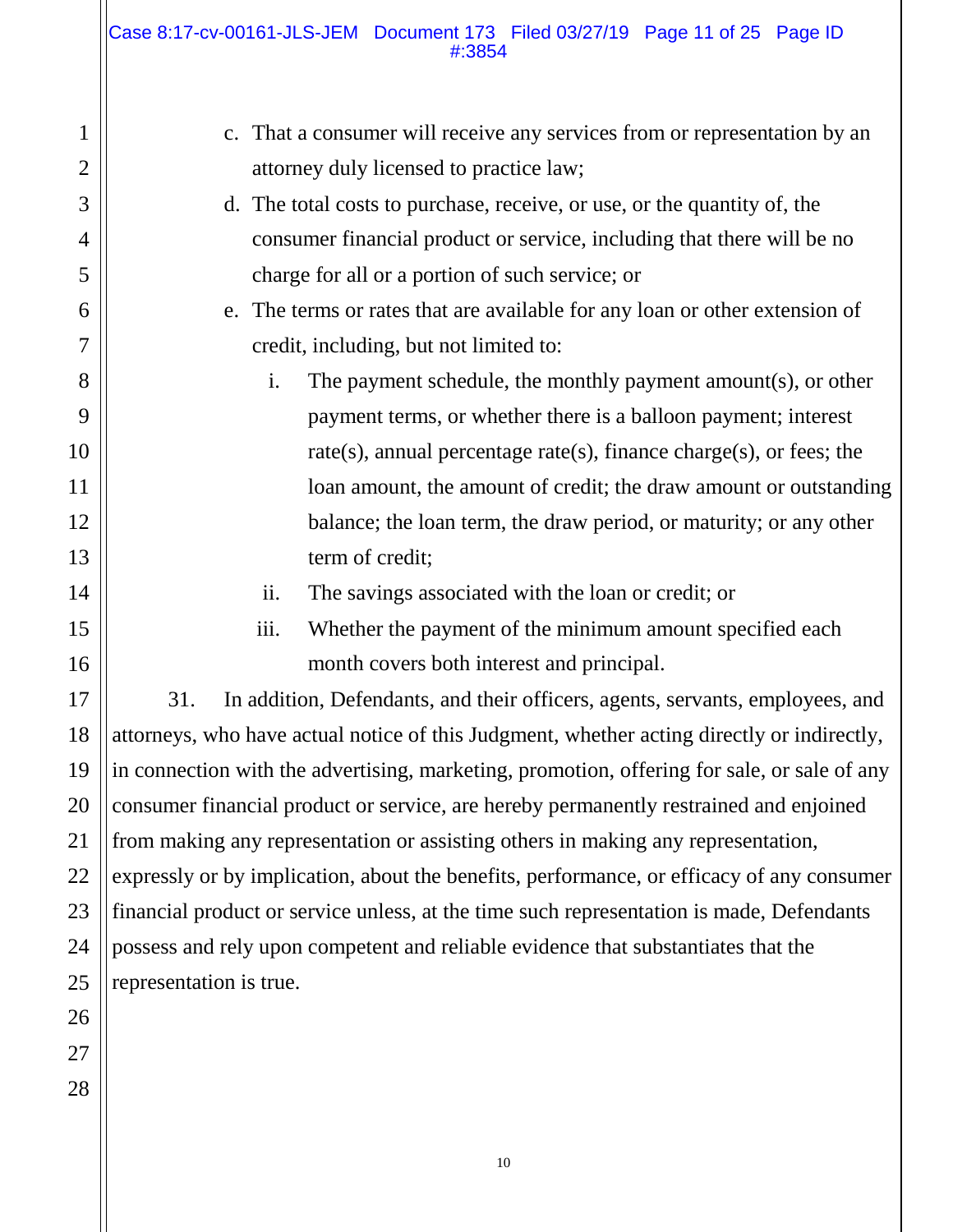## **V. PROHIBITED USE OF CONSUMER INFORMATION IT IS FURTHER ORDERED** that:

32. Defendants, and their officers, agents, servants, employees, and attorneys, who receive actual notice of this Judgment, whether acting directly or indirectly, may not:

a. Disclose, use, or benefit from, consumer information, including the name, address, telephone number, email address, social security number, other identifying information, or any data that enables access to a consumer's account (including a credit card, bank account, or other financial account) of any person that Defendants or Network Attorneys obtained in connection with the advertising, marketing, promotion, offering for sale or sale of any debt relief product or service prior to entry of this Judgment*.*

# b. Attempt to collect, collect, sell, assign, or otherwise transfer any right to collect, payment from any consumer who purchased or agreed to purchase a debt relief product or service from Defendants or Network Attorneys.

33. *However*, consumer information may be disclosed if requested by a government agency or required by law, regulation, or court order.

### **VI. ORDER TO PAY REDRESS**

### **IT IS FURTHER ORDERED** that:

34. A judgment for equitable monetary relief is entered in favor of the Bureau and against Defendants, jointly and severally, in the amount of \$35,256,275 for the purpose of providing redress to Affected Consumers for the unlawful advance fees they paid.

35. Full payment of the judgment in Paragraph 34 will be suspended upon satisfaction of the obligations in Paragraphs 36 through 40 of this Section, Paragraphs 42

1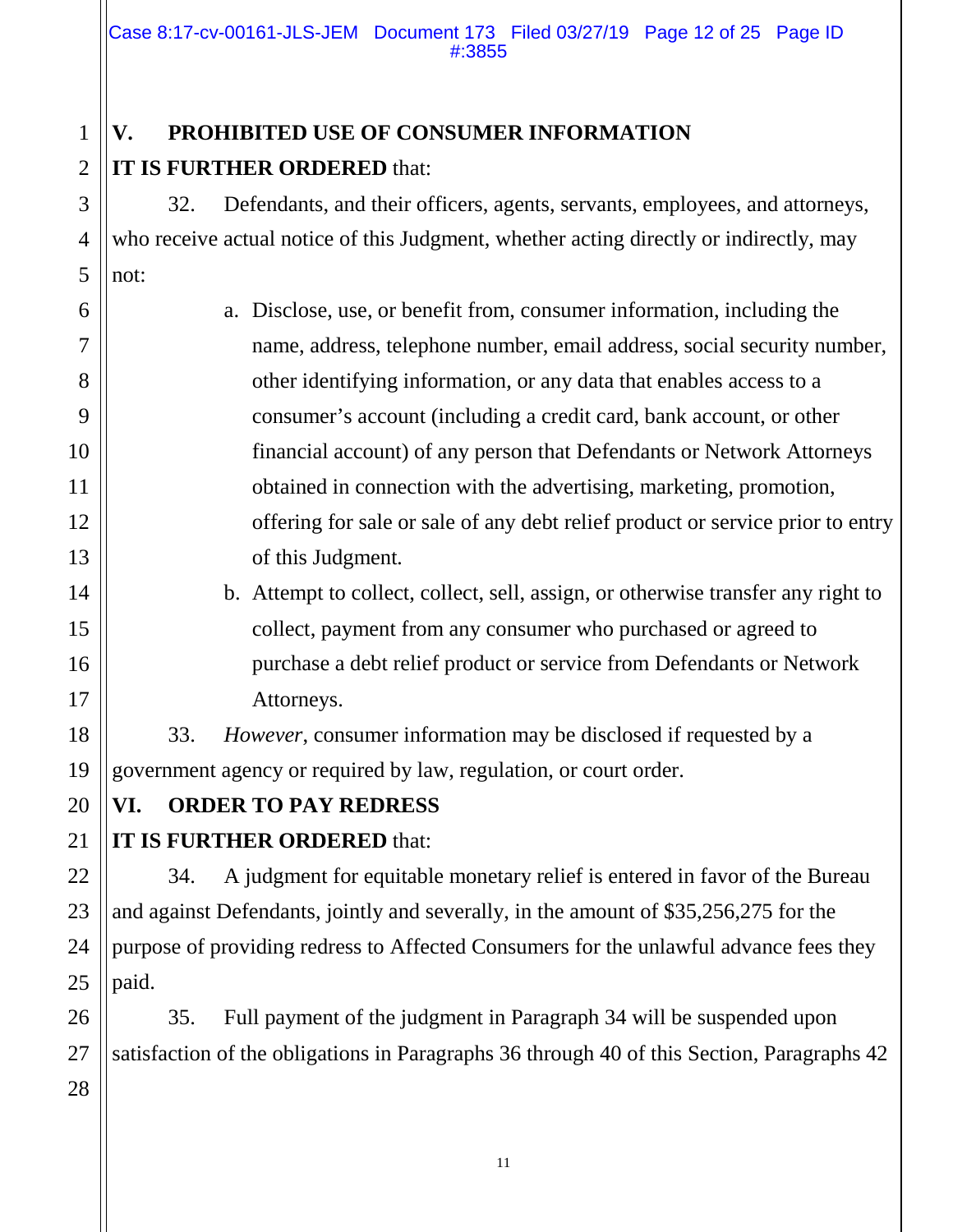through 46 of Section VII, and Paragraphs 52 through 56 of Section IX of this Judgment, and subject to Section VIII of this Judgment.

36. Based on financial statements and supporting documentation that Defendants submitted to the Bureau (described in Section VIII), and Defendants' sworn declarations, signed on March 11 and 12, 2019, Defendants are ordered to pay \$50,000 toward the judgment provided for in Paragraph 34 within ten (10) days of the Court's entry of this Judgment by wire transfer to the Bureau or the Bureau's agent according to the Bureau's wiring instructions. Defendants are jointly and severally liable for timely satisfying their payment obligation in this Paragraph.

37. With regard to any redress that Defendants pay under this Section, if Defendants receive, directly or indirectly, any reimbursement or indemnification from any source, including, but not limited to, payment made under any insurance policy, or if Defendants secure a tax deduction or tax credit with regard to any federal, state, or local tax, Defendants must: (a) immediately notify the Enforcement Director in writing; and (b) within ten (10) days of receiving the funds or monetary benefit, transfer the full amount of such funds or monetary benefit ("Additional Payment") to the Bureau or the Bureau's agent according to the Bureau's wiring instructions. After the Bureau receives the Additional Payment, the Additional Payment will be applied toward satisfaction of the monetary judgment entered in Paragraph 34, and the amount of the suspended judgment referenced in Paragraph 34 will be reduced by the amount of the Additional Payment.

38. Any funds received by the Bureau in satisfaction of this judgment will be deposited into a fund or funds administered by the Bureau or the Bureau's agent according to applicable statutes and regulations to be used for redress for Affected Consumers, including, but not limited to, refund of moneys, restitution, damages or other monetary relief, and for any attendant expenses for the administration of any such redress.

1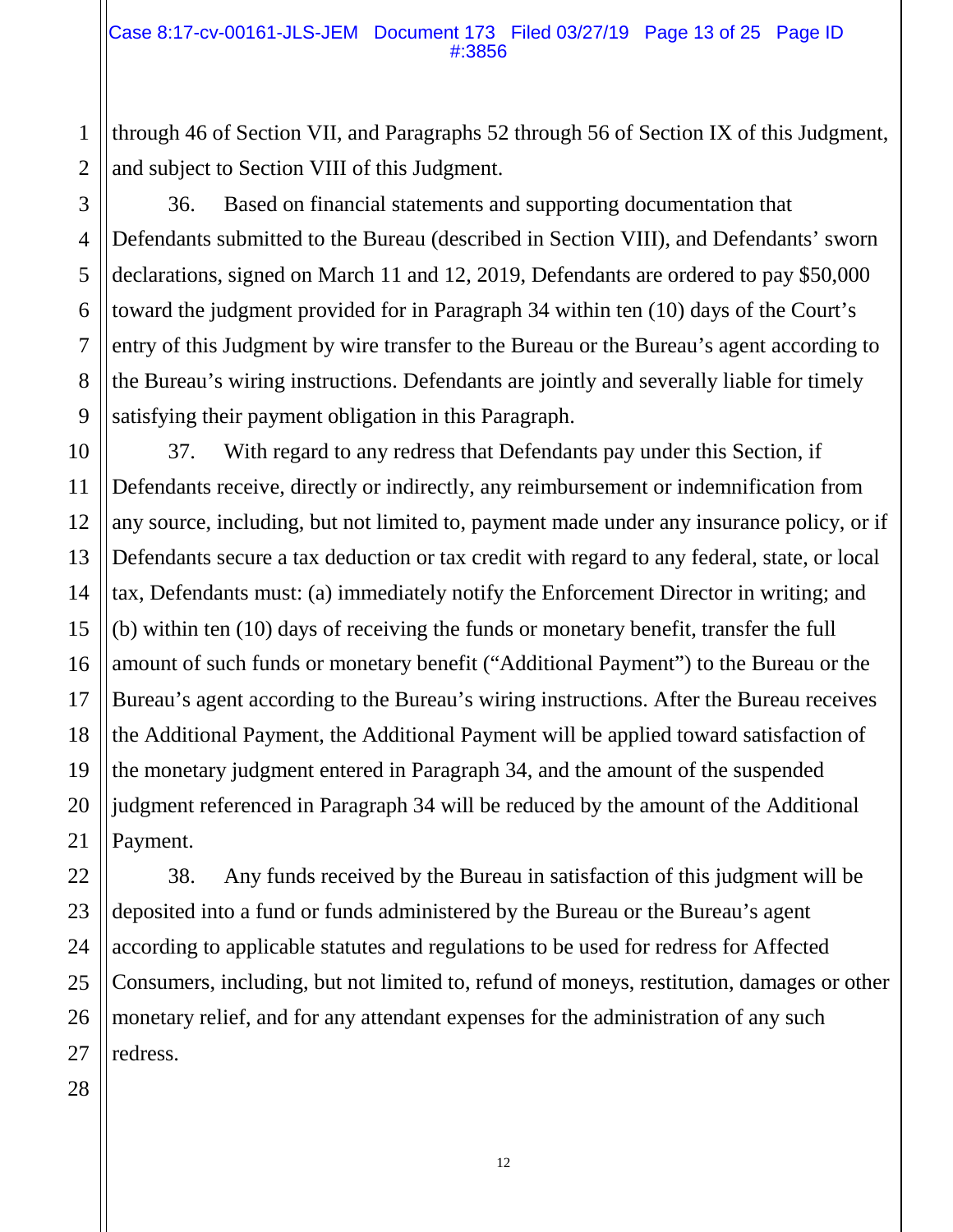39. If the Bureau determines, in its sole discretion, that redress to consumers is wholly or partially impracticable or otherwise inappropriate, or if funds remain after redress is completed, the Bureau will deposit any remaining funds in the U.S. Treasury as disgorgement. Defendants will have no right to challenge any actions that the Bureau or its representatives may take under this Section.

40. Payment of redress to any Affected Consumer under this Judgment may not be conditioned on that Affected Consumer waiving any right.

# **VII. ORDER TO PAY CIVIL MONEY PENALTIES IT IS FURTHER ORDERED** that:

41. Under Section 1055(c) of the CFPA, 12 U.S.C. § 5565(c), by reason of the violations of law described in Section I of this Judgment, and taking into account the factors in 12 U.S.C. § 5565(c)(3), Defendants must pay a civil money penalty of \$40,000,000 to the Bureau. However, full payment of this civil money penalty will be suspended upon satisfaction of the obligations in Paragraphs 36 through 40 of Section VI, Paragraphs 42 through 46 of this Section, and Paragraphs 52 through 56 of Section IX of this Judgment, and subject to Section VIII of this Judgment.

42. Based on financial statements and supporting documentation that Defendants submitted to the Bureau (described in Section VIII), and Defendants' sworn declarations, signed on March 11 and 12, 2019, Defendants are ordered to pay \$1.00 toward the civil money penalty provided for in Paragraph 41 within ten (10) days of the Court's entry of this Judgment by wire transfer to the Bureau or the Bureau's agent according to the Bureau's wiring instructions. Defendants are jointly and severally liable for timely satisfying their payment obligation in this Paragraph.

43. The civil money penalty paid under this Judgment will be deposited in the Civil Penalty Fund of the Bureau as required by Section 1017(d) of the CFPA, 12 U.S.C. § 5497(d).

1

2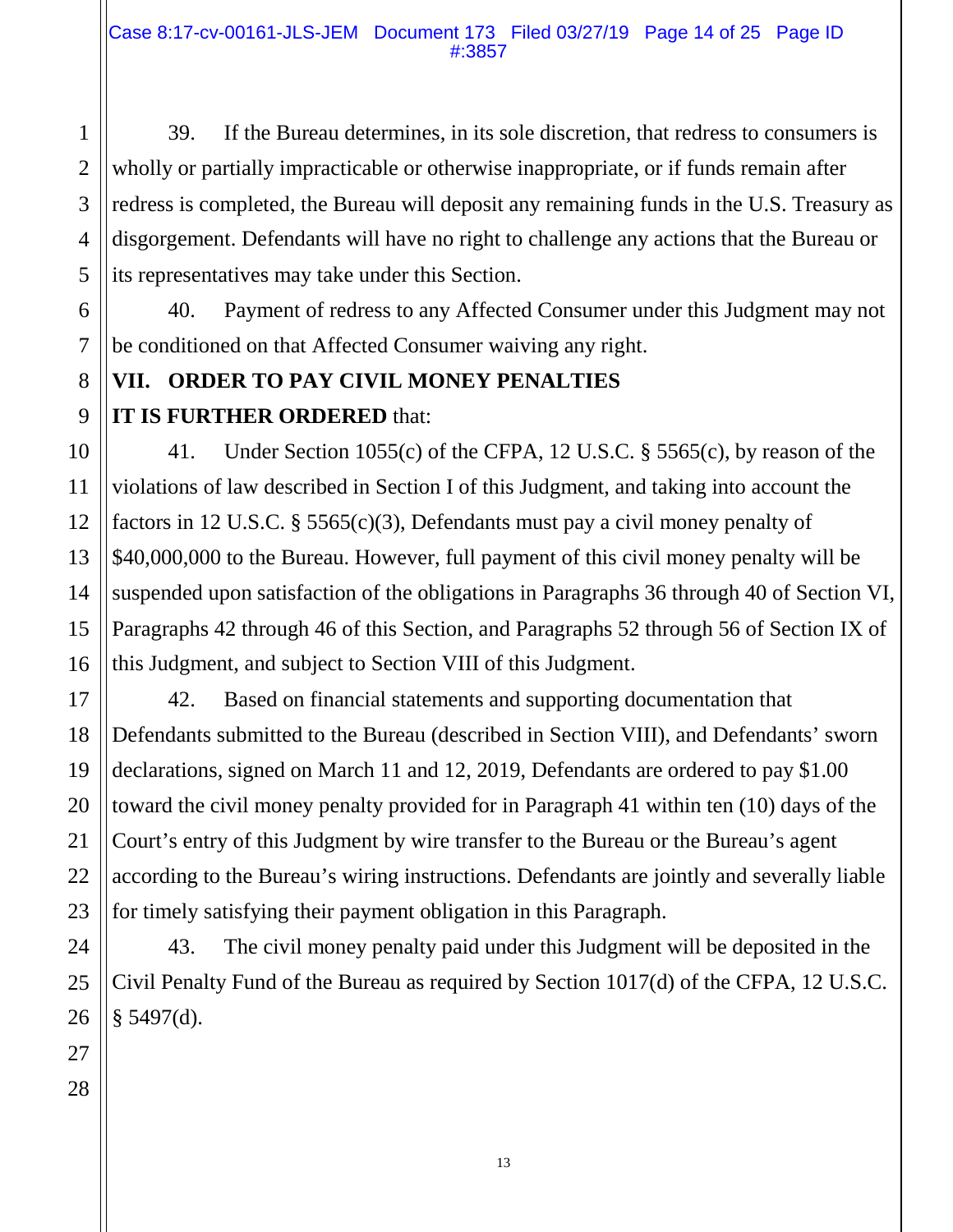44. Defendants must treat the civil money penalty paid under this Judgment as a penalty paid to the government for all purposes. Regardless of how the Bureau ultimately uses those funds, Defendants may not:

- a. Claim, assert, or apply for a tax deduction, tax credit, or any other tax benefit for any civil money penalty paid under this Judgment; or
- b. Seek or accept, directly or indirectly, reimbursement or indemnification from any source, including, but not limited to payment made under any insurance policy, with regard to any civil money penalty paid under this Judgment.

45. Individual Defendants agree that the civil penalty imposed by the Judgment represents a civil penalty owed to the United States Government, is not compensation for actual pecuniary loss, and thus, as to each Individual Defendants, it is not subject to discharge under the Bankruptcy Code, 11 U.S.C. § 523(a)(7).

46. To preserve the deterrent effect of the civil money penalty in any Related Consumer Action, Defendants may not argue that they are entitled to, nor may they benefit by, any offset or reduction of any compensatory monetary remedies imposed in the Related Consumer Action because of the civil money penalty paid in this action. If the Court in any Related Consumer Action offsets or otherwise reduces the amount of compensatory or monetary remedies imposed against Defendants based on the civil money penalty paid in this action or based on any payment that the Bureau makes from the Civil Penalty Fund, Defendants must, within 30 days after entry of a final order granting such offset or reduction, notify the Bureau, and pay the amount of the offset or reduction to the U.S. Treasury. Such a payment will not be considered an additional civil money penalty and will not change the amount of the civil money penalty imposed in this action.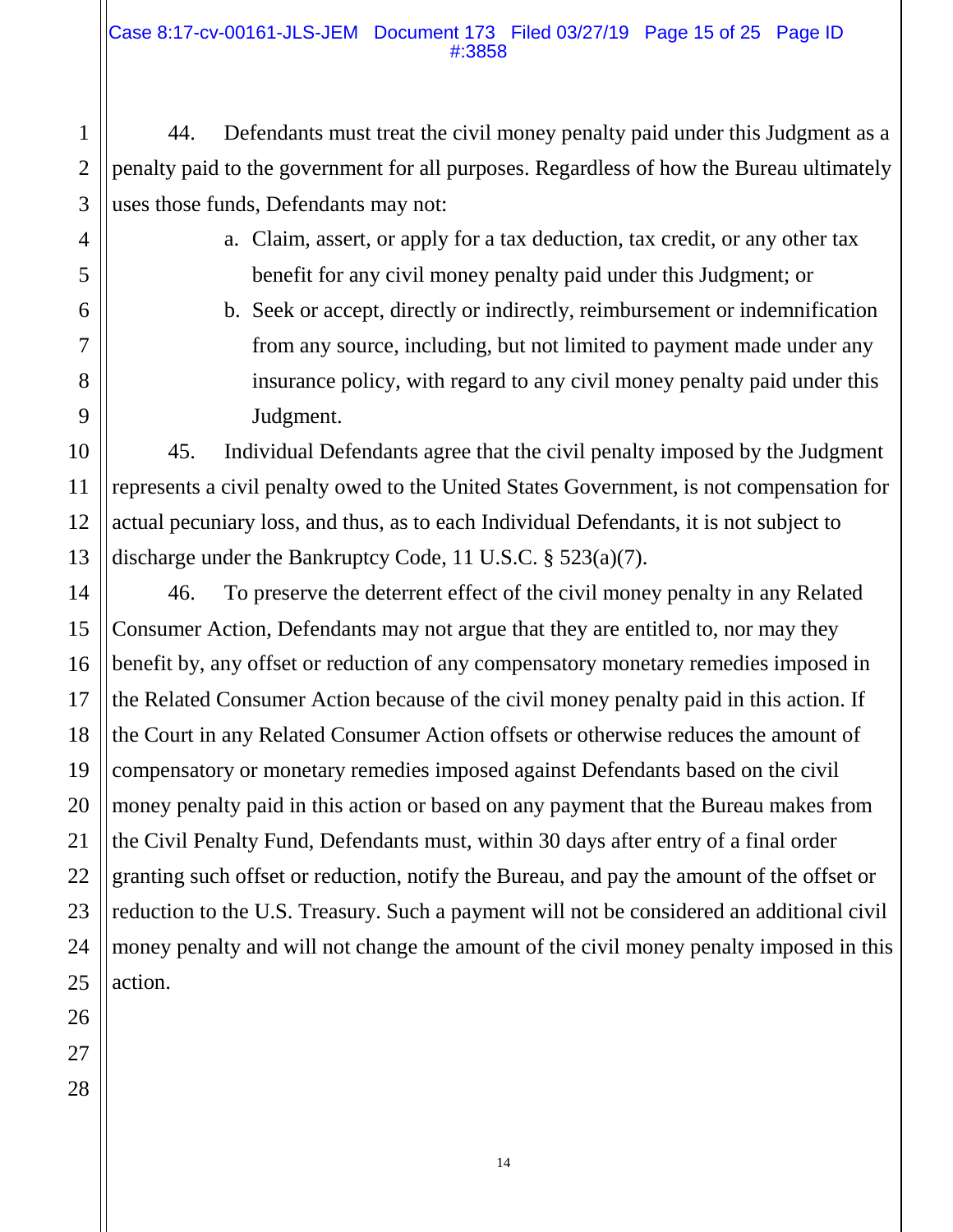# **VIII. EFFECT OF MISREPRESENTATION REGARDING FINANCIAL CONDITION**

#### **IT IS FURTHER ORDERED** that:

1

2

3

4 5 6 7 8 9 47. The suspension of the monetary judgment entered in Section VI of this Judgment and the suspension of the civil money penalty entered in Section VII of this Judgment are expressly premised on the truthfulness, accuracy, and completeness of Defendants' financial statements and supporting documents submitted to the Bureau and Defendants' oral testimony, which Defendants assert are truthful, accurate, and complete, and which include:

| 10 |    | a. Initial Financial Statement of Vincent Howard, signed on September 6, |
|----|----|--------------------------------------------------------------------------|
| 11 |    | 2018, and submitted to the Bureau on or around September 6, 2018,        |
| 12 |    | including all attachments;                                               |
| 13 |    | b. A supplemental Financial Statement of Vincent Howard, signed on       |
| 14 |    | September 23, 2018, and submitted to the Bureau on September 24,         |
| 15 |    | 2018;                                                                    |
| 16 |    | c. A supplemental Financial Statement of Vincent Howard, initialed on or |
| 17 |    | around September 25, 2018, and submitted to the Bureau on September      |
| 18 |    | 25, 2018;                                                                |
| 19 |    | d. A supplemental Financial Statement of Vincent Howard, initialed on or |
| 20 |    | around November 22, 2018, and submitted to the Bureau on November        |
| 21 |    | 22, 2018;                                                                |
| 22 |    | e. Financial Statement of Lawrence Williamson, signed on September 19,   |
| 23 |    | 2018, and submitted to the Bureau on or around September 19, 2018,       |
| 24 |    | including all attachments;                                               |
| 25 | f. | Financial Statement of Howard Law, signed on September 6, 2018, and      |
| 26 |    | submitted to the Bureau on or around September 6, 2018, including all    |
| 27 |    | attachments;                                                             |
| 28 |    |                                                                          |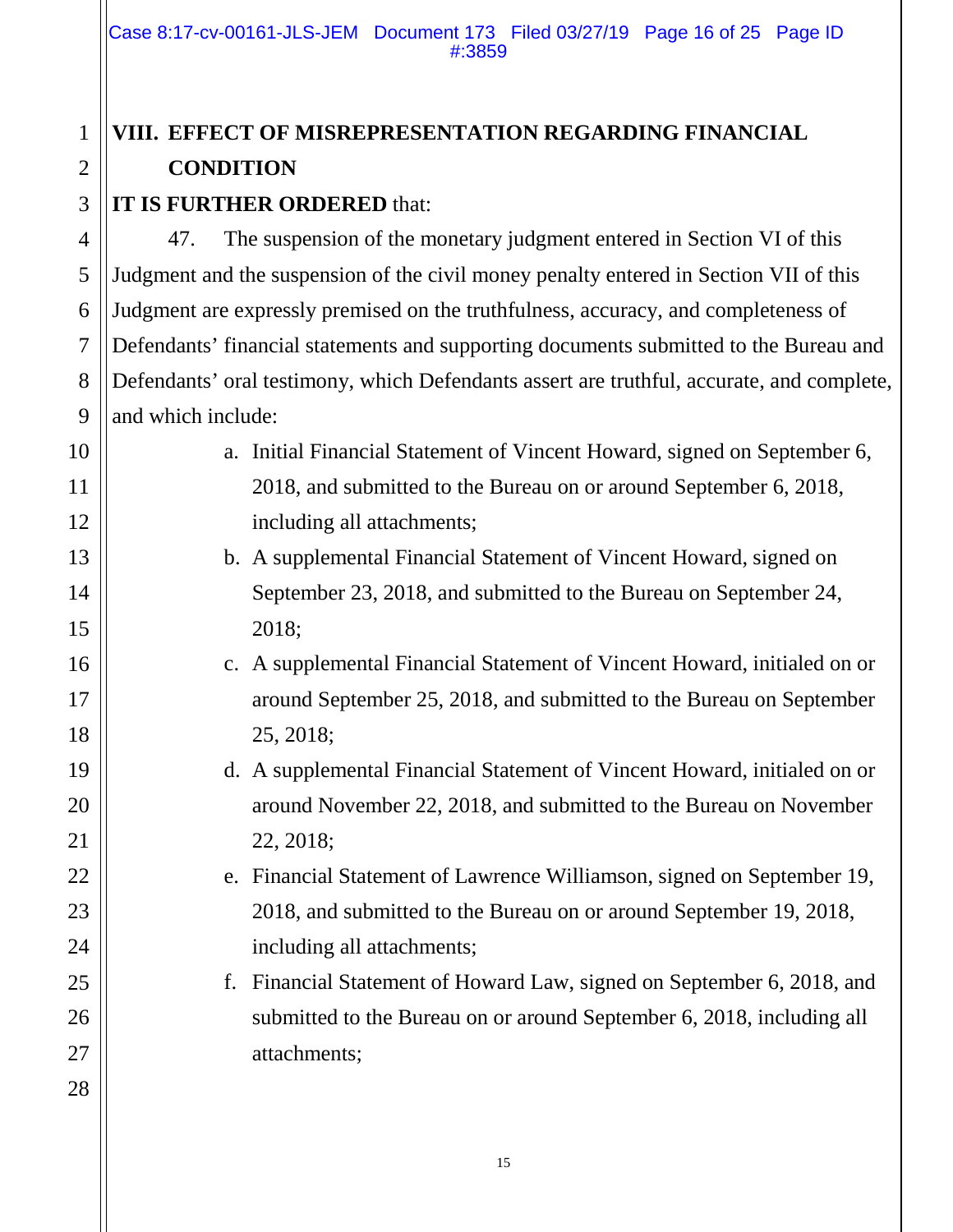Case 8:17-cv-00161-JLS-JEM Document 173 Filed 03/27/19 Page 17 of 25 Page ID #:3860

| 1              | Financial Statement of Williamson Law, signed on September 19, 2018,<br>g.                |  |  |
|----------------|-------------------------------------------------------------------------------------------|--|--|
| $\mathfrak{2}$ | and submitted to the Bureau on or around September 19, 2018, including                    |  |  |
| 3              | all attachments;                                                                          |  |  |
| $\overline{4}$ | h. 2015 federal tax returns for Williamson $&$ Howard, submitted to the                   |  |  |
| 5              | Bureau on or around September 7, 2018;                                                    |  |  |
| 6              | Supplemental financial information regarding Vincent Howard and<br>i.                     |  |  |
| 7              | Howard Law provided to the Bureau via email on September 7, 2018,                         |  |  |
| 8              | November 2, 2018, November 5, 2018, November 6, 2018, December 10,                        |  |  |
| 9              | 2018, December 11, 2018, December 14, 2018, December 21, 2018,                            |  |  |
| 10             | January 9, 2019, January 10, 2019, January 11, 2019, January 15, 2019,                    |  |  |
| 11             | January 28, 2019, and January 29, 2019;                                                   |  |  |
| 12             | Sworn Declaration of Vincent Howard, signed on March 11, 2019; and<br>$\mathbf{i}$ .      |  |  |
| 13             | k. Sworn Declaration of Lawrence Williamson, signed on March 12, 2019.                    |  |  |
| 14             | 48.<br>If the Bureau in its sole discretion determines that any of the Defendants         |  |  |
| 15             | have failed to disclose any material Asset, or that any of their financial statements and |  |  |
| 16             | supporting documents submitted to the Bureau or oral testimony described above contain    |  |  |
| 17             | any material misrepresentation or omission, including misstating the value of any Asset,  |  |  |
| 18             | then the Bureau can petition the Court to terminate the suspension of the monetary        |  |  |
| 19             | judgment entered in Section VI and to terminate the suspension of the civil money         |  |  |
| 20             | penalty entered in Section VII. If the Court determines that any of the Defendants failed |  |  |
| 21             | to disclose any material Asset or that any of their financial statements, supporting      |  |  |
| 22             | documents, or related testimony contain material misrepresentations or omissions, the     |  |  |
| 23             | Court shall order as immediately due and payable: (a) the full judgment entered in        |  |  |
| 24             | Paragraph 34 of this Judgment—\$35,256,275—less any amounts Defendants paid under         |  |  |
| 25             | Section VI of this Judgment; and (b) the full civil money penalty entered in Paragraph 41 |  |  |
| 26             | of this Judgment-\$40,000,000-less any amounts Defendants paid under Section VII of       |  |  |
| 27             | this Judgment.                                                                            |  |  |
| $\sim$ $\sim$  |                                                                                           |  |  |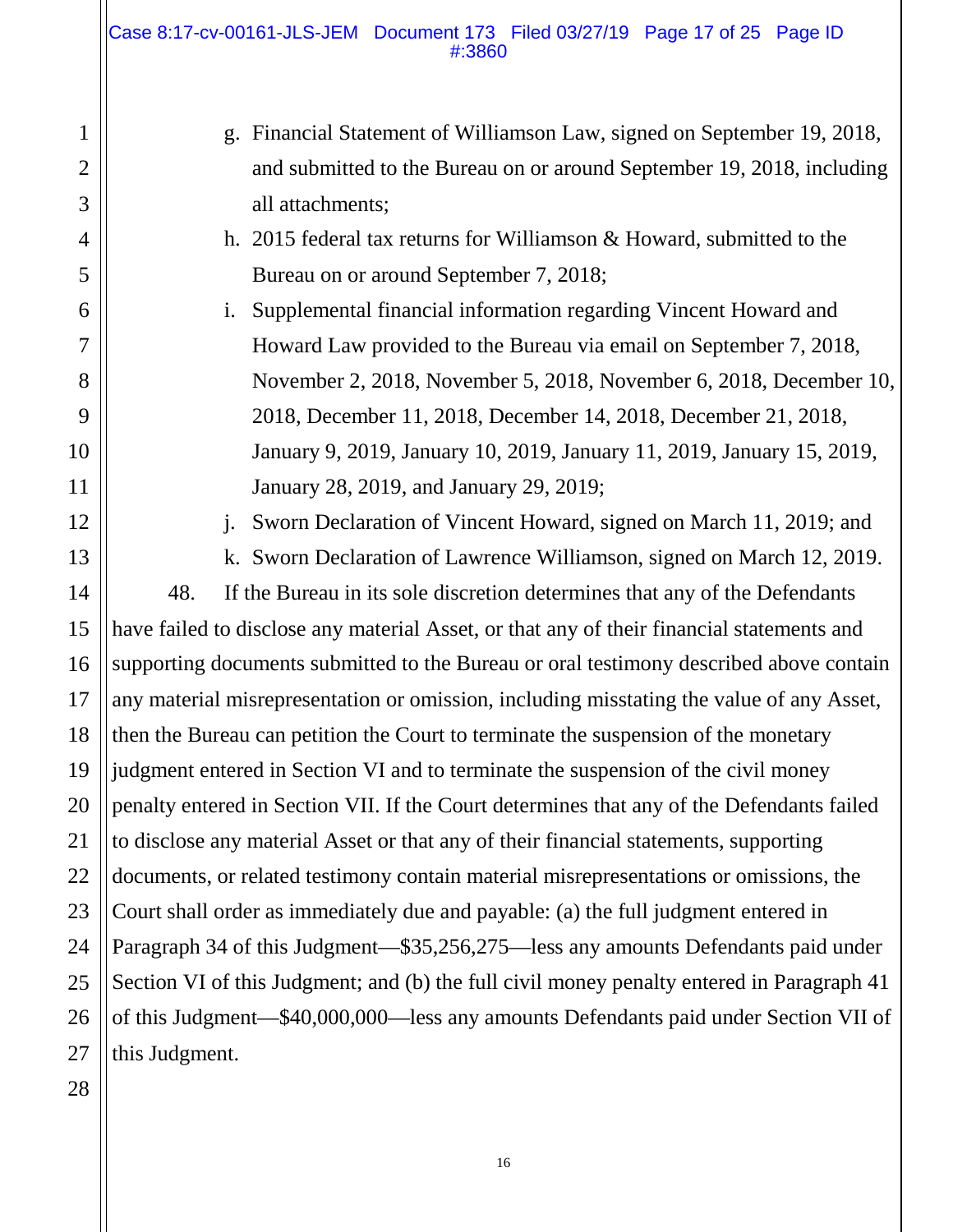49. After the reinstatement of the monetary judgment and civil money penalty under this Section, the Bureau will be entitled to interest on the judgment, computed from the Effective Date, at the rate prescribed by 28 U.S.C. § 1961, as amended, on any outstanding amounts not paid.

50. Defendants must pay the full balance of the monetary judgment plus interest and civil money penalty pursuant to Paragraphs 48 and 49 within ten (10) days of the Court's entry of an Judgment by wire transfer to the Bureau or to the Bureau's agent, and according to the Bureau's wiring instructions.

51. Should the Court reinstate the monetary judgment and civil money penalty pursuant to this Section, in all other respects this Judgment shall remain in full force and effect unless otherwise ordered by the Court. Proceedings to reinstate the monetary judgment and civil money penalty shall be in addition to, and not in lieu of, any other civil or criminal remedies as may be provided by law, including any other proceedings that the Bureau may initiate to enforce this Judgment.

### **IX. ADDITIONAL MONETARY PROVISIONS IT IS FURTHER ORDERED** that:

52. In the event of any default on Defendants' obligations to make payment under this Judgment, interest, computed under 28 U.S.C. § 1961, as amended, will accrue on any outstanding payments not paid from the date of default to the date of payment, and will immediately become due and payable.

53. Defendants relinquish all dominion, control, and title to the funds paid to the fullest extent permitted by law and no part of the funds may be returned to Defendants.

54. Under 31 U.S.C. § 7701, Defendants must furnish to the Bureau their taxpayer identification numbers, which may be used for purposes of collecting and reporting on any delinquent amount arising out of this Judgment.

55. Within 30 days of the entry of a final judgment, consent order, or settlement in a Related Consumer Action, Defendants must notify the Enforcement Director of the final judgment, consent order, or settlement in writing. That notification must indicate the

1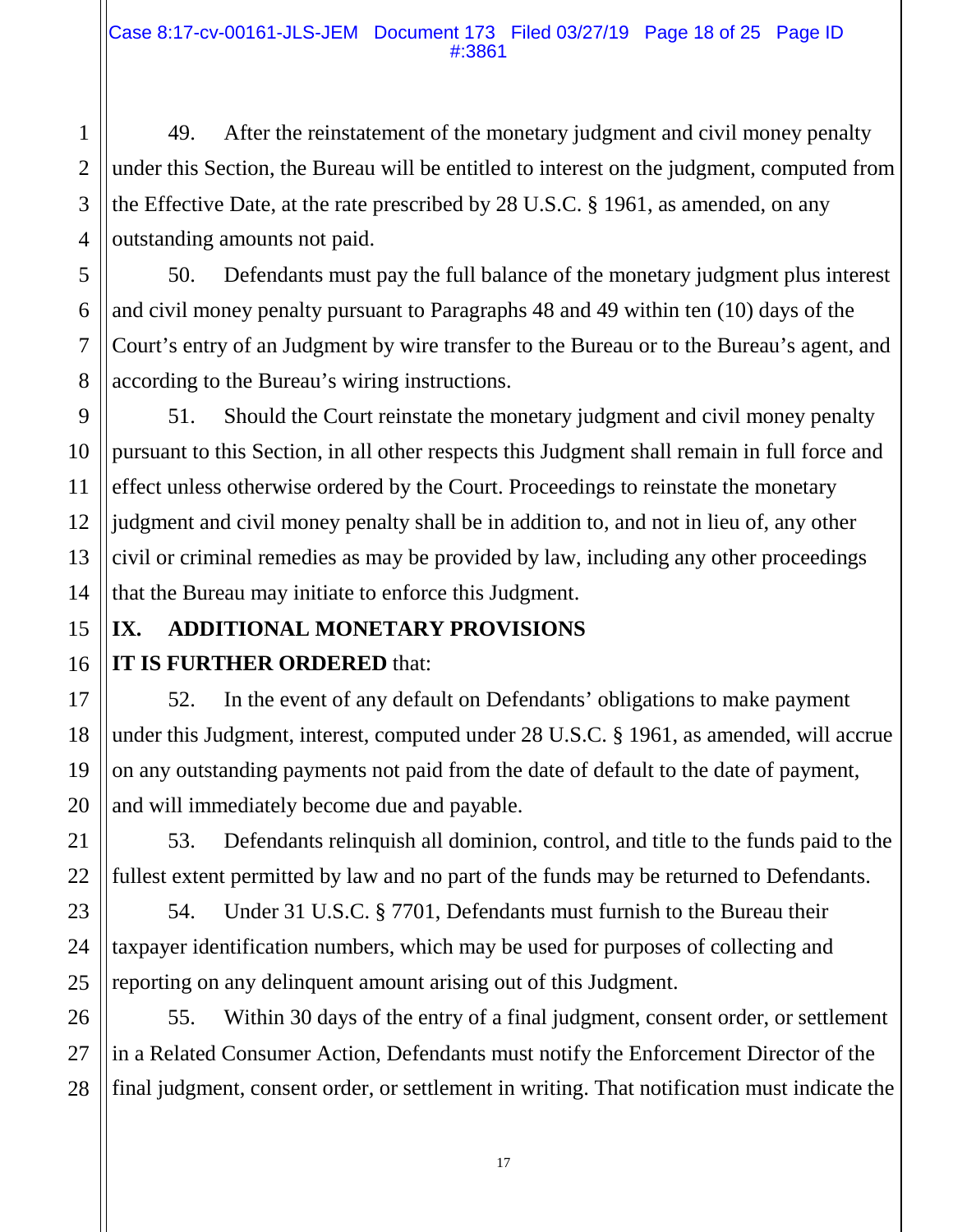1 amount of redress, if any, that Defendant paid or are required to pay to consumers and describe the consumers or classes of consumers to whom that redress has been or will be paid.

56. Under Section 604(a)(1) of the Fair Credit Reporting Act, 15 U.S.C. § 1681b(a)(1), any consumer reporting agency may furnish a consumer report concerning Defendants to the Bureau, which may be used for purposes of collecting and reporting on any delinquent amount arising out of this Judgment.

# **X. REPORTING REQUIREMENTS**

#### **IT IS FURTHER ORDERED** that:

57. Defendants must notify the Bureau of any development that may affect compliance obligations arising under this Judgment, including, but not limited to, a dissolution, assignment, sale, merger, or other action that would result in the emergence of a successor company; the creation or dissolution of a subsidiary, parent, or affiliate that engages in any acts or practices subject to this Judgment; the filing of any bankruptcy or insolvency proceeding by or against Defendants; or a change in any Defendant's name or address. Defendants must provide this notice, if practicable, at least 30 days before the development, but in any case no later than 14 days after the development.

58. Within 7 days of the Effective Date, each Defendant must:

- a. Designate at least one telephone number and email, physical and postal address as points of contact, which the Bureau may use to communicate with Defendant;
- b. Identify all businesses for which Defendant is the majority owner, or that Defendant directly or indirectly controls, by all of their names, telephone numbers, and physical, postal, email and Internet addresses;
- c. Describe the activities of each such business, including the products and services offered, and the means of advertising, marketing, and sales;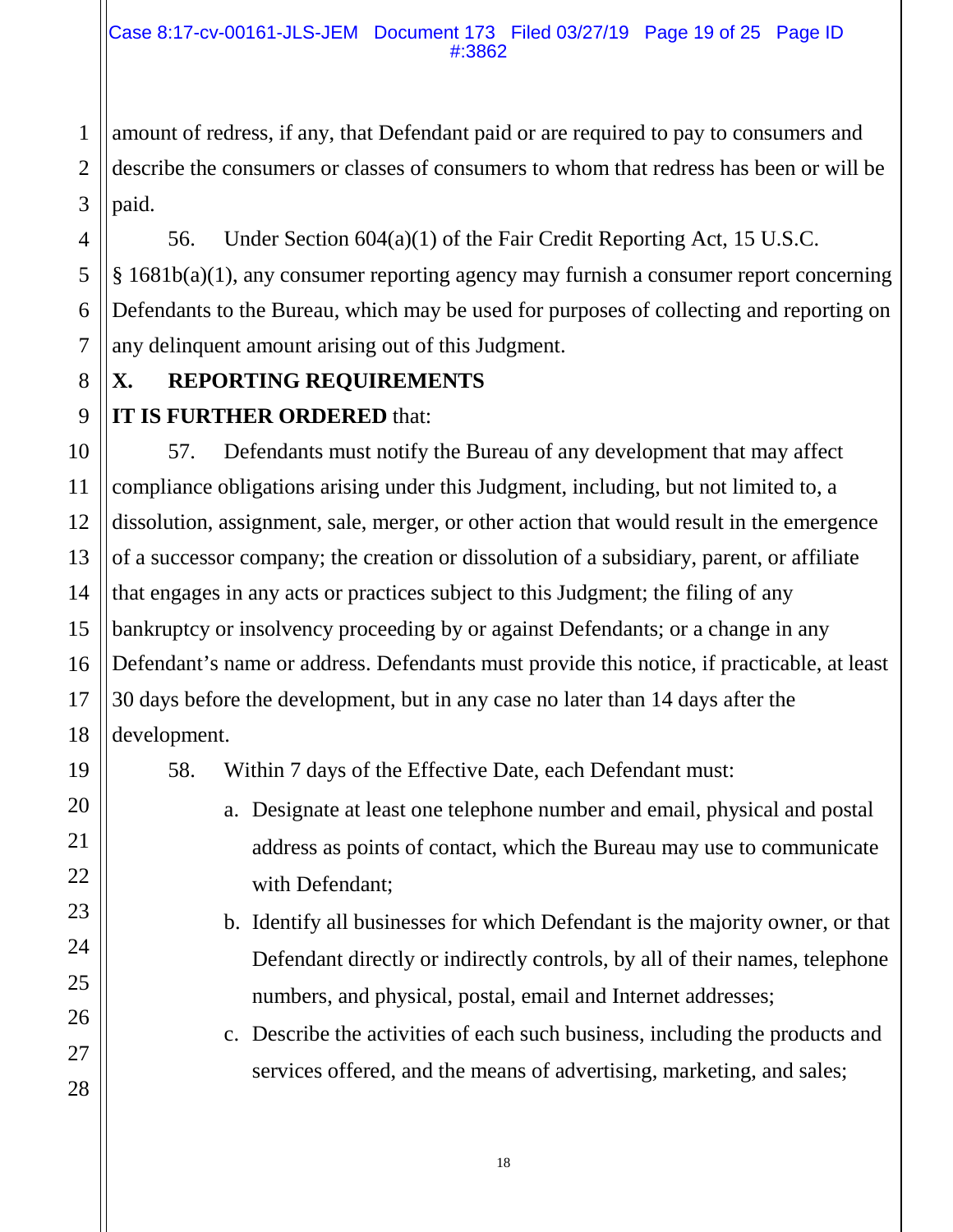1 2 3 4 5 6 7 8 9 10 11 12 13 14 15 16 17 18 19 20 21 22 23 24 25 26 27 28 d. For the Individual Defendants, identify all telephone numbers and all email, Internet, physical and postal addresses, including all residences; e. For the Individual Defendants, describe in detail their involvement in any business for which they perform services in any capacity or which they wholly or partially own, including their title, role, responsibilities, participation, authority, control, and ownership. 59. Defendants must report any change in the information required to be submitted under Paragraph 58 at least 30 days before the change or as soon as practicable after learning about the change, whichever is sooner. 60. Within 90 days of the Effective Date, and again one year after the Effective Date, Defendants must submit to the Enforcement Director an accurate written compliance progress report sworn under penalty of perjury ("Compliance Report"), which, at a minimum: a. Lists each applicable paragraph and subparagraph of the Judgment and describes in detail the manner and form in which Defendants have complied with each such paragraph and subparagraph of this Judgment; and b. Attaches a copy of each Judgment Acknowledgment obtained under Section XI, unless previously submitted to the Bureau. **XI. ORDER DISTRIBUTION AND ACKNOWLEDGEMENT IT IS FURTHER ORDERED** that: 61. Within 7 days of the Effective Date, Defendants must submit to the Enforcement Director an acknowledgment of receipt of this Judgment, sworn under penalty of perjury. 62. Within 30 days of the Effective Date, Defendants, for any business for which they are majority owner or which they directly or indirectly control and which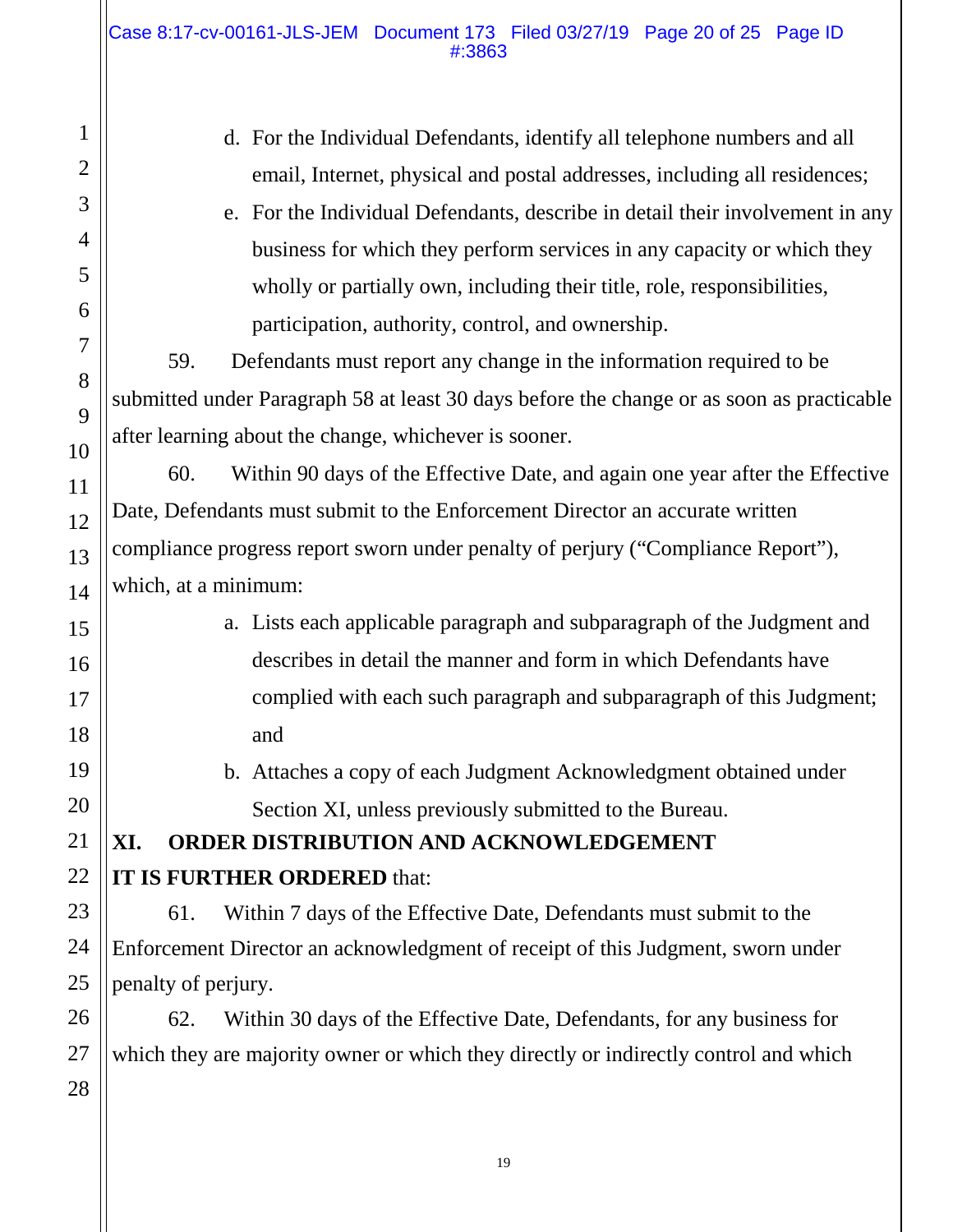provides consumer financial products or services, must deliver a copy of this Judgment to each of its board members and executive officers;

63. Also within 30 days of the Effective Date, Defendants must deliver a copy of this Judgment to any managers, employees, Service Providers, or other agents and representatives who have responsibilities related to the subject matter of this Judgment, including, but not limited to, Aissac Aiono, Seila Law, Jeffrey Katz, David Walker, Amelia Brummel, and Brummel Legal Solutions.

64. For 7 years from the Effective Date, Defendants, for any business for which they are the majority owner or which they directly or indirectly control and which provides consumer financial products or services, must deliver a copy of this Judgment to any business entity resulting from any change in structure referred to in Section X, any future board members and executive officers, as well as to any managers, employees, Service Providers, or other agents and representatives who will have responsibilities related to the subject matter of this Judgment before they assume their responsibilities.

65. Defendants must secure a signed and dated statement acknowledging receipt of a copy of this Judgment, ensuring that any electronic signatures comply with all the requirements of the E-Sign Act, 15 U.S.C. § 7001 *et seq*., within 30 days of delivery, from all persons receiving a copy of this Judgment under this Section.

#### **XII. RECORDKEEPING**

#### **IT IS FURTHER ORDERED** that:

66. Defendants, individually and for any business for which any Defendant, individually or collectively with any other Defendant, is a majority owner or which they directly or indirectly control, must create, for at least 10 years from the Effective Date, the following records:

> a. All documents and records necessary to demonstrate full compliance with each provision of this Judgment, including all submissions to the Bureau;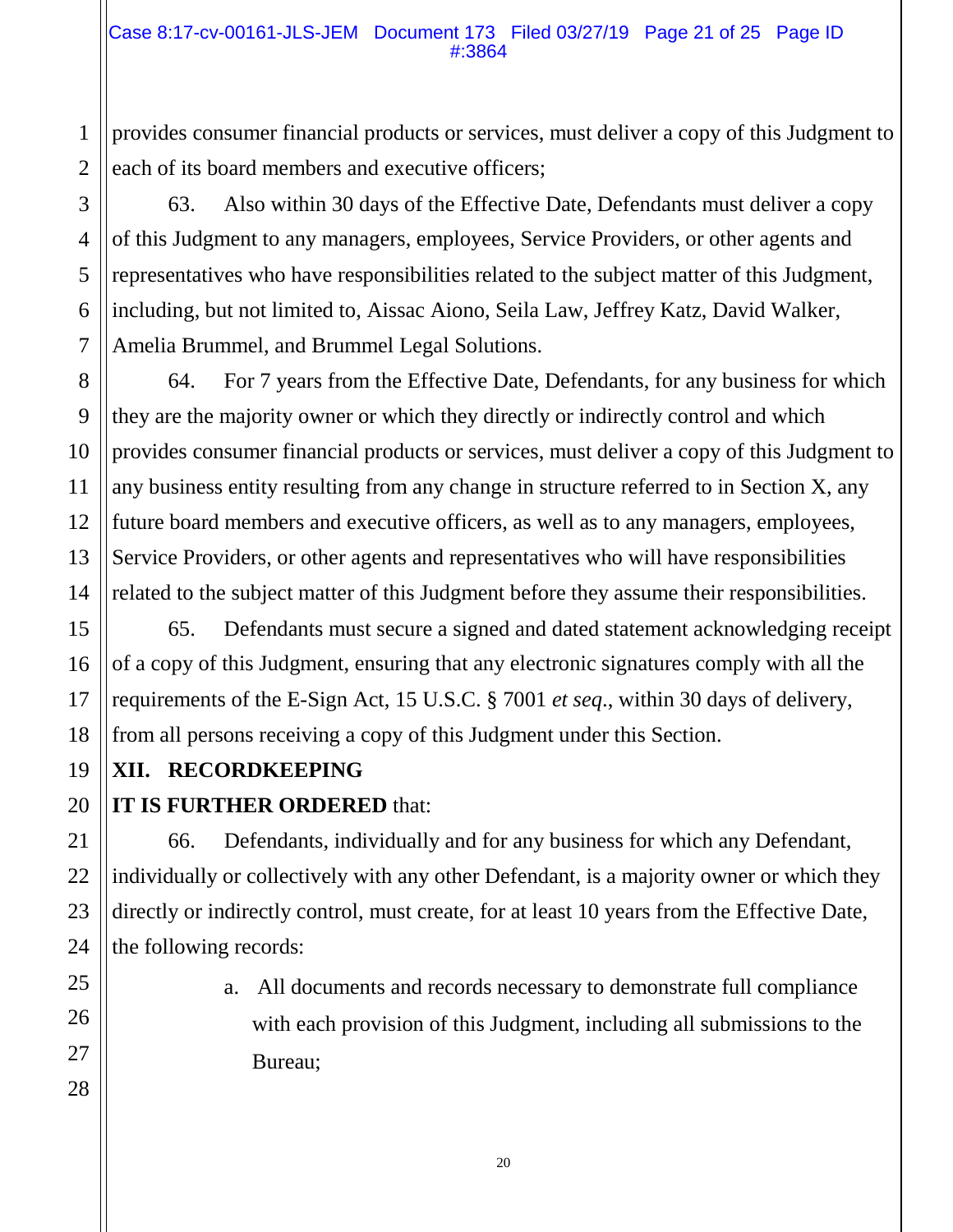#### Case 8:17-cv-00161-JLS-JEM Document 173 Filed 03/27/19 Page 22 of 25 Page ID #:3865

| 1              |                                                                                   | b. Financial records, including, but not limited to, individual and corporate |  |
|----------------|-----------------------------------------------------------------------------------|-------------------------------------------------------------------------------|--|
| $\overline{2}$ |                                                                                   | tax returns, credit reports, any and all documentation required to            |  |
| 3              |                                                                                   | complete the Bureau's individual and corporate financial disclosure           |  |
| $\overline{4}$ |                                                                                   | forms, and accounting records showing gross and net revenues, all costs       |  |
| 5              |                                                                                   | incurred in generating revenues, and the resulting net profit or loss;        |  |
| 6              |                                                                                   | c. Records showing, for each employee providing services, that person's:      |  |
| 7              |                                                                                   | name; telephone number; email, physical, and postal addresses; job title      |  |
| 8              |                                                                                   | or position; dates of service; and, if applicable, the reason for             |  |
| 9              |                                                                                   | termination;                                                                  |  |
| 10             |                                                                                   | d. Records showing, for each service provider providing services, the name    |  |
| 11             |                                                                                   | of a point of contact, and that person's: telephone number; email,            |  |
| 12             |                                                                                   | physical, and postal addresses; job title or position; dates of service; and, |  |
| 13             |                                                                                   | if applicable, the reason for termination;                                    |  |
| 14             |                                                                                   | e. For any person to whom any Defendant offers or provides a consumer         |  |
| 15             |                                                                                   | financial product or service, records showing the person's name, email        |  |
| 16             |                                                                                   |                                                                               |  |
| 17             |                                                                                   | and postal address, telephone number, dates and dollar amounts of             |  |
| 18             |                                                                                   | payments made, and the quantity and description of goods and services         |  |
| 19             |                                                                                   | purchased; and                                                                |  |
| 20             |                                                                                   | f. All consumer complaints and refund requests (whether received directly     |  |
| 21             |                                                                                   | or indirectly, such as through a third party), and any response to those      |  |
| 22             |                                                                                   | complaints or requests.                                                       |  |
| 23<br>24       | 67.                                                                               | Defendants must retain the documents identified in Paragraph 66 for at least  |  |
| 25             | 5 years after creation.                                                           |                                                                               |  |
| 26             | 68.<br>Defendants must make the documents identified in Paragraph 66 available to |                                                                               |  |
| 27             | the Bureau upon the Bureau's request.                                             |                                                                               |  |
| 28             |                                                                                   |                                                                               |  |
|                |                                                                                   |                                                                               |  |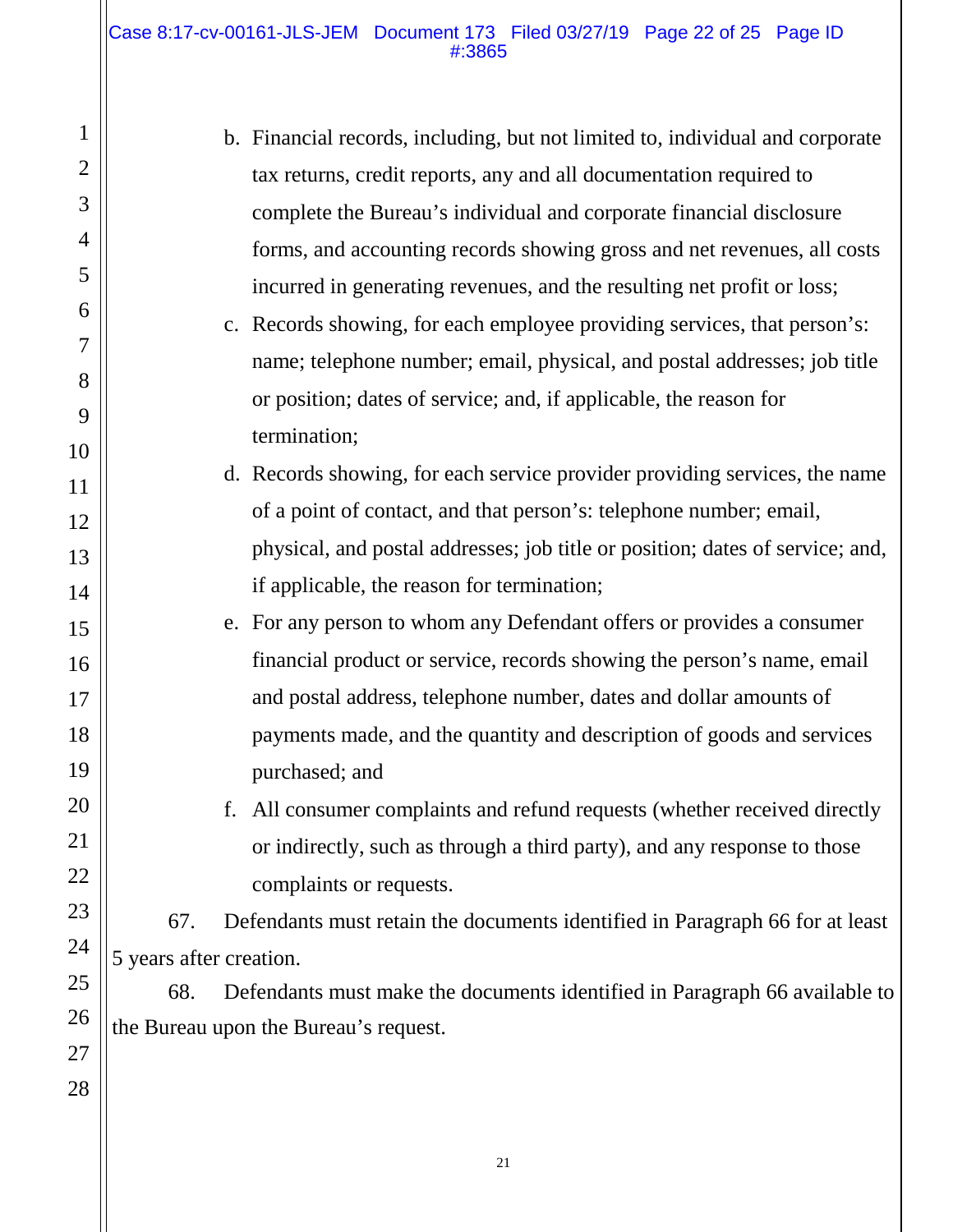#### **XIII. NOTICES**

#### **IT IS FURTHER ORDERED** that:

69. Unless otherwise directed in writing by the Bureau, Defendants must provide all submissions, requests, communications, or other documents relating to this Judgment in writing, with the subject line, "*CFPB v. Howard, et al.*, Case No. 17-cv-00161," and send them by overnight courier or first-class mail to the below address and contemporaneously by email to Enforcement\_Compliance@cfpb.gov:

> Assistant Director for Enforcement Bureau of Consumer Financial Protection ATTENTION: Office of Enforcement 1700 G Street, N.W. Washington, DC 20552

#### **XIV. COOPERATION WITH THE BUREAU**

#### **IT IS FURTHER ORDERED** that:

70. Defendants must cooperate fully to help the Bureau determine the identity and location of, and the amount of injury sustained by, each Affected Consumer. Defendants must provide such information in their or their agents' possession or control within 14 days of receiving a written request from the Bureau.

71. Defendants must cooperate fully to help the Bureau determine the identity, location, and contact information of any other Defendant or any of the Defendants' former employees. Defendants must provide such information in their or their agents' possession or control within 14 days of receiving a written request from the Bureau.

72. Defendants must cooperate fully with the Bureau in this matter and in any investigation or litigation related to or associated with the conduct described in the Complaint, including, but not limited to, providing information, documents, and testimony relating to the transfer of Defendants' and Morgan Drexen's former clients to any third-parties, and the provision of debt relief services or any other consumer financial product or service by those third parties. Defendants must provide truthful and complete information, evidence, and testimony. The Individual Defendants must appear, and the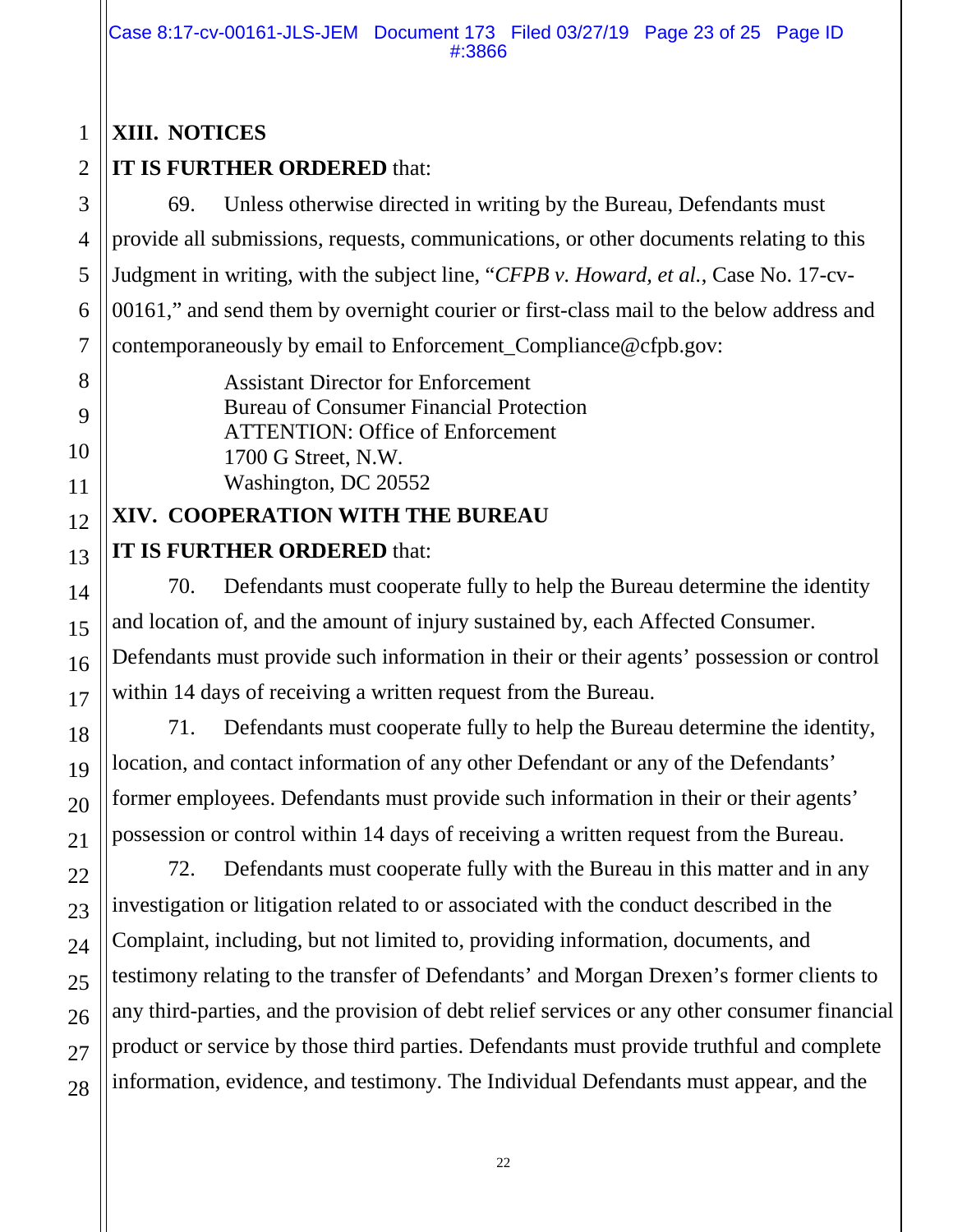Corporate Defendants must cause their officers, employees, representatives, or agents to appear for interviews, discovery, hearings, trials, and any other proceedings that the Bureau may reasonably request upon 10 days written notice, or other reasonable notice, at such places and times as the Bureau may designate, without the service of compulsory process.

#### **XV. COMPLIANCE MONITORING**

#### **IT IS FURTHER ORDERED** that:

73. To monitor Defendants' compliance with this Judgment, including the financial representations upon which the judgment was suspended, within 14 days of receipt of a written request from the Bureau, Defendants must submit additional compliance reports or other requested non-privileged information related to the requirements of this Judgment, which must be sworn under penalty of perjury; provide sworn testimony related to the requirements of this Judgment; or produce non-privileged documents related to the requirements of this Judgment and Defendants' compliance with those requirements.

74. For matters concerning this Judgment, the Bureau is authorized by the Judgment to communicate directly with Defendants, unless Defendants retain counsel related to these communications.

75. Defendants must permit Bureau representatives to interview any employee or other person affiliated with Defendants who has agreed to such an interview. The person interviewed may have counsel present.

76. Nothing in this Judgment will limit the Bureau's lawful use of compulsory process, including pursuant to 12 C.F.R. § 1080.6.

#### **XVI. RETENTION OF JURISDICTION**

#### **IT IS FURTHER ORDERED** that:

77. The Court will retain jurisdiction of this matter for the purposes of construction, modification, and enforcement of this Judgment.